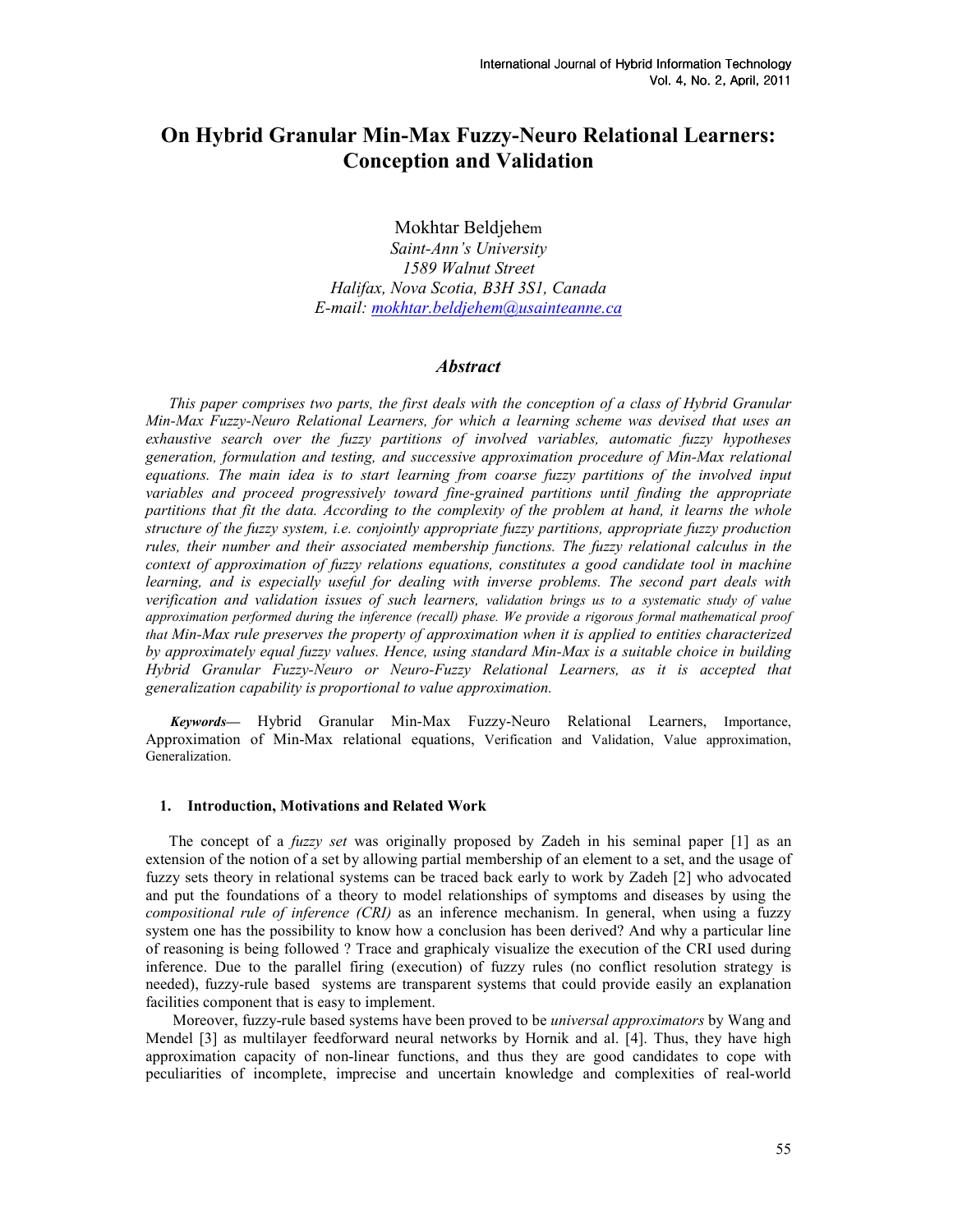problems. Fuzzy rules attempt to capture the "rules-of-thumb" approach generally used by experts for decision-making and problem solving. However it is well accepted that crafting manually fuzzy systems to resolve complex large scale real-world problems is a difficult task that is not always obvious for both the designer (the knowledge-engineer, the software engineer) and the domain expert. *Granular* and/or soft computing models as in Zadeh[5-7], Yager and Zadeh[8], Pedrycz[9], Yao[10], Gupta[11], Liu<sup>[12]</sup>, Beldjehem [13-29] combining several paradigms in general and hybrid relational *fuzzy-neuro* models as in Beldjehem [13-29], and/or *neuro-fuzzy* ones as Sinha and Gupta[30] in particular could effectively contribute to the building of next-generation intelligent reliable models. The benefits from adopting such hybridization is its capacity to integrate seamlessly and to account conjointly for both empirical input-output historical data (available measurement data from laboratory test results, simulation results . . .and s.o.) and heuristic domain knowledge that is available from experts, good practices and body of knowledge in general. In addition to resolve the boundary problem, such hybrid fuzzy-neuro and neuro-fuzzy models are transparent, tolerant and could effectively ensure accuracy, performance and interpretability learning trade-offs. The main idea stems from the possibility to use a hybrid fuzzy-neuro or neuro-fuzzy relational system to generate (tune or extract) a knowledge base (KB) or more specifically a rule base (RB) in terms of fuzzy IF-THEN production rules and thus to generate automatically a fuzzy rule-based system by supervised learning from I/O examples (representing instances of the system's behavior).

Most hybrid fuzzy-neuro and neuro-fuzzy models use two, three or four layered-feedforward network and just adapt the backpropagation algorithm in order to cope with fuzzy numbers corresponding to the weight of one layer, except few as in Beldjehem [13-29] use novel learning algorithms based on approximation procedure of Min-Max or Max-Min relational equations. Backprop algorithm, which is basically based on a numerical gradient descent method, was initially devised to back-propagate numerical values only, back-propagating fuzzy numbers still a challenge and an open problem, once resolved it will allow us to build true fuzzy multilayered neural networks. Besides the facts that Min and Max are non–differentiable, and the backprop is not suitable for dealing with those models. Moreover the backprog might be stuck in local minima. Following are some useful additional remarks concerning the sate of the art and practice of available Hybrid fuzzy-neuro or neuro-fuzzy models:

- Proliferation of Hybrid fuzzy-neuro or neuro-fuzzy models. How to select the most suitable for the problem at hand is indeed a research problem (It is indeed a multicriteria decision problem!)
- Most use t-norms and t-conorms as operators (to avoid the problem of differentiability in order to use the backprog algorithm) instead of standards Min and Max without justification from the perspective of generalization
- Most use a fixed topology or network architecture that a priori determines the number of rules, which is not always the case in practice
- Their development still is an Art rather than an engineering discipline: Most are crafted in an adhoc manner and are application-dependent
- No systematic design methodologies applied
- No systematic Formal Validation (No proof of correctness), rely on empirical validation only
- Most lack interpretability (a Black box): ANFIS, Fuzzy ART ...

On one hand, this has led to intensive research for the conception and development of accurate learning models using various paradigms ranging from statistical Bayesian approach, fuzzy neural networks, fuzzy clustering algorithms, decision trees by conventional ID3 and C4.5 inductive approach of Quinlan [31] to top-down induction of fuzzy decision trees approaches Yuan and Shaw [32]. However to the best of our knowledge, due to (1) the lack of good practices and the unavailability of accurate historical data in general, (2) the incapacity to account conjointly for both historical data and available explicit and heuristic linguistic factual knowledge (3) the lack of interpretability, understandability and explanation facilities; most developed laboratory "proof of concept" prototypes are of low accuracy and thus fail to fulfill their "raison d'être", i.e. helping experts in their practice in regards to decision making for the purposes of problem-solving in the field. On the other hand due to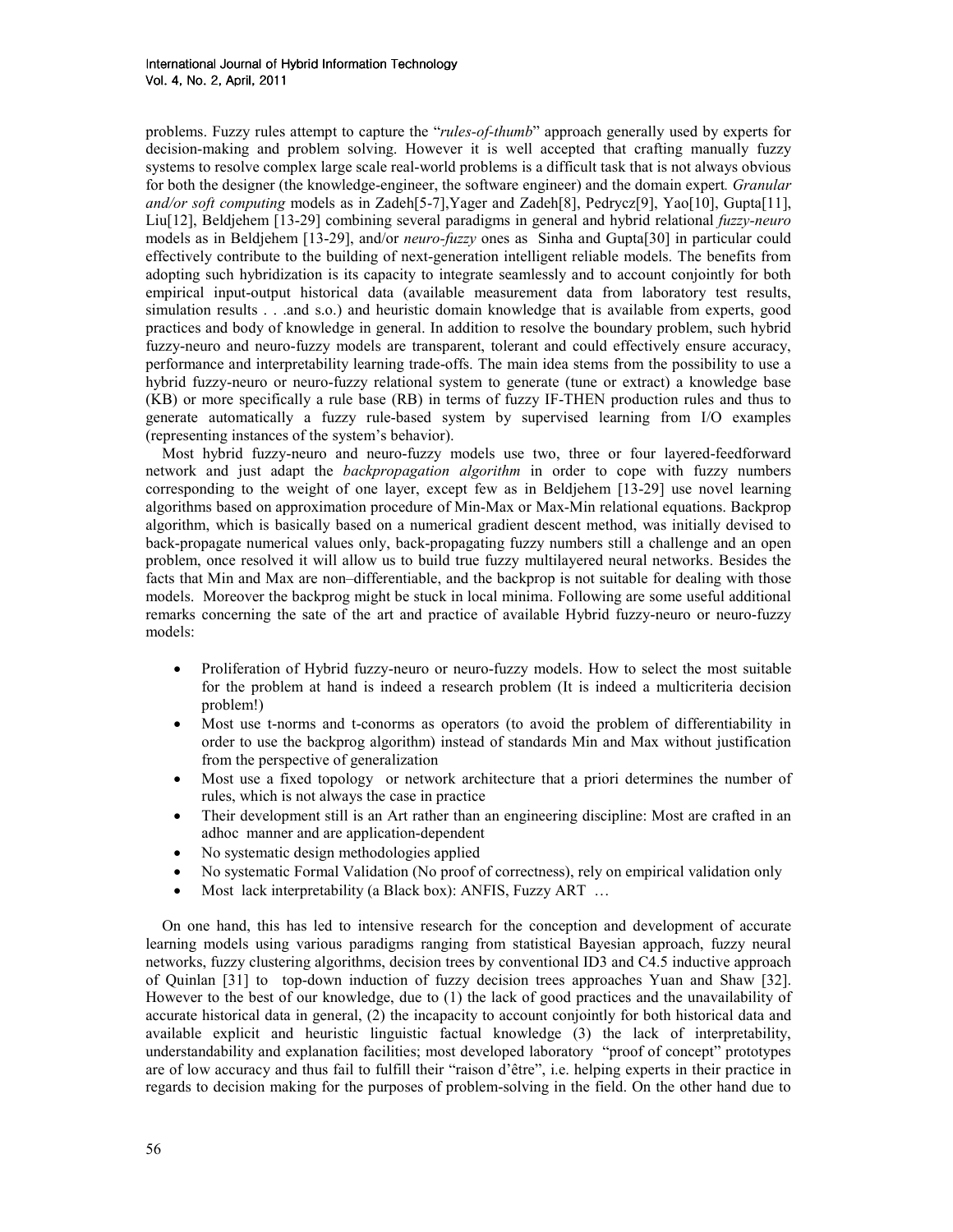the Black-boxness nature of naïve models in the context of decision making, they still are built on idealizing assumptions such the independence of attributes and due to the lack of probability distribution of possible outcomes they are of limited interest from the decision making viewpoint; by consequent they should be replaced with intelligent soft computational models incorporating explicit formal cause-effect relationships expressed by fuzzy IF-THEN rules that are built or rather machine learned automatically using a data-driven model-free approximation through the hybrid granular soft computing methodology.

The Validation and Verification (V&V) of hybrid granular soft computing models becomes of increasing concern as these systems are fielded and embedded in the every day operations of medical diagnosis, pattern recognition, fuzzy control and other industries--particularly so when life-critical and environment-critical aspects are involved. Two options are possible to validate granular soft computing models, empirical validation or formal validation. One has to distinguish and contrast, between empirical validations such as those based on cross-validation which is merely a statistical method devised to assess the accuracy of a classifier, and a formal systematic ones which are established to study and asses the generalization capacity of a model mathematically. The second option is adopted herein to validate our Hybrid Granular Min-Max Fuzzy-Neuro Relational Learners. Besides integrating non-linearities directly from the learning examples (training set), the additional advantages of such Learners is the inherited property of value approximation and robustness which is of paramount importance in exhibiting the desired generalizations necessary to process unseen situations (including testing set and validation set).

#### 2. Our Granular Min-Max Fuzzy-Neuro Relational Learner

#### 2.1. Motivations for our learning methodology

We want to conduct herein a case study in connection with problem solving that the human experts are faced with in their practice. In making decisions, experts usually rely on their experiences and intuition rather than applying precise step-by-step algorithms. It is well known that decision making is a very complex and a difficult task to program algorithmically or even to build directly by means of a conventional knowledge-based system or expert systems. Our current focus is to build automatically by learning a system capable to assist an expert in decision making. To this end, we propose to adapt and use a granular hybrid Min-Max fuzzy-neuro relational model for automatic building of an If-Then Fuzzy rule system. More specifically we will investigate the possibility to learn and understand causal relationships between some input variables, and the output variables. Moreover, we will propose the interpretation of the results in terms of weighted fuzzy IF-THEN production rules and the relative importance of the variation of the inputs in relation with the output. In our modeling we use  $fuzzy$ variables that are linguistic variable defined over term sets (or labels of fuzzy sets) and herein represented in terms of trapezoidal membership functions (MFs) and/or possibility distributions for convenience and programmability. When the possible values for a fuzzy variable are symbolic rather numeric, approximations can be represented in terms of a fuzzy set with a corresponding trapezoidal membership function (MF). In our modeling we use Fuzzy systems[33] and Zadeh's possibility theory [34-35] and more specifically *possibility/necessity measures* which enables us to accurately estimate how much it is possible that we infer a given conclusion, and how much it is necessary that that we infer a given conclusion. We believe that our approach will definitely open the door for next generation intelligent fuzzy systems. Besides machine learning the causal relationships between the inputs and the outputs, they allow the detection of the importance or relevance of each input to a given output which is of paramount importance for an empirical approach of studying and understanding causal relationships aspects and hence providing justification facilities for the validation issues and during the deployment and operation in the field. Thereby, enabling understanding of relative importance of each input and its influence in causing the appearance of a given output.

Zadeh's fuzzy sets [1] and fuzzy logic [33-35] may be considered as a basis for knowledge and meaning representation and is particularly suited for dealing with natural language and medical knowledge peculiarities. We believe that it is the concept of possibility/necessity distributions Zadeh [34-35], rather than the truth, that will play the primary role in manipulating such knowledge for the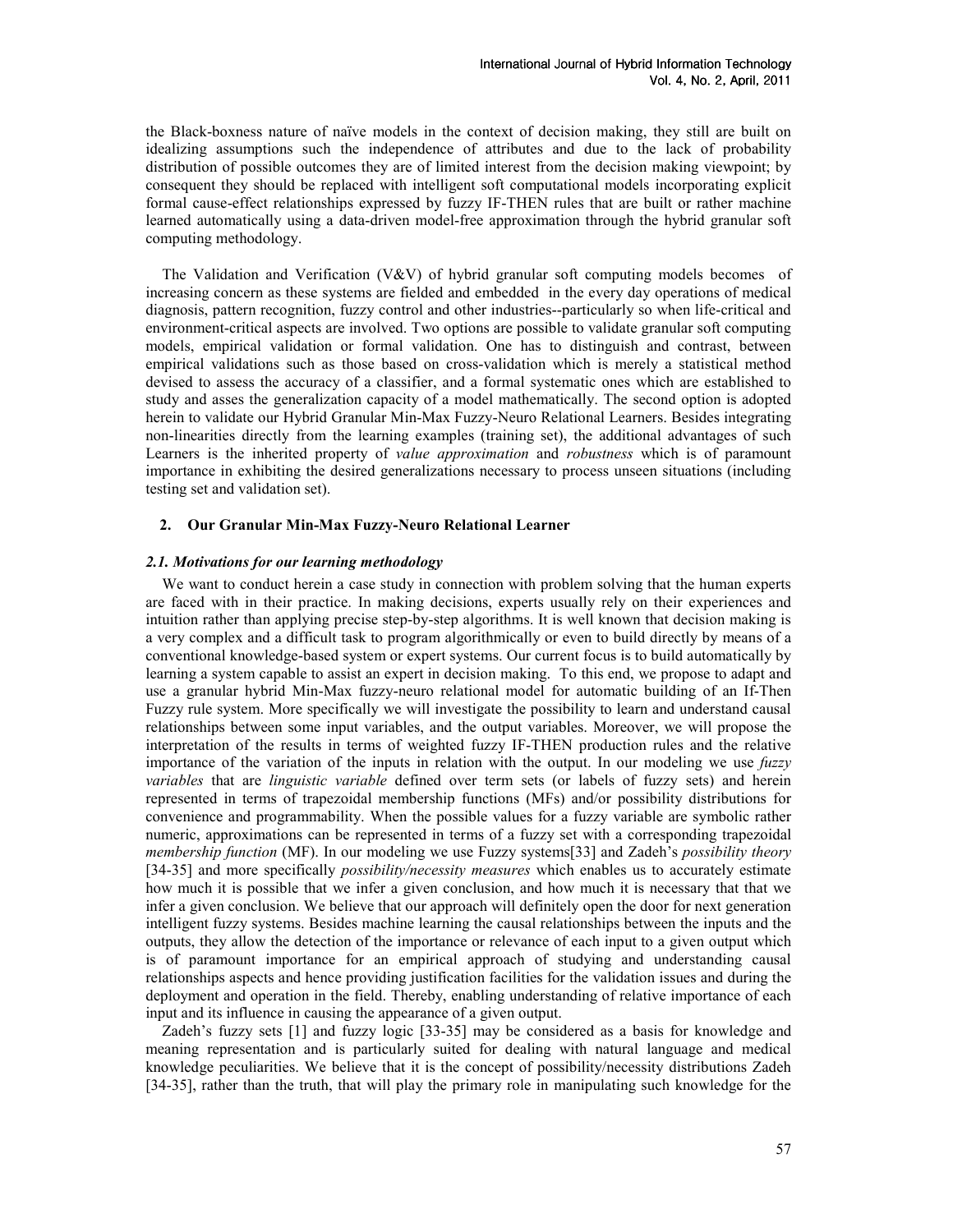perspective of drawing conclusions. Possibility theory as originally proposed by Zadeh [34-35], and studied and presented by Yager [36], Dubois and Prade [37], and Olaf [38] provides a formal framework for representing and dealing with ignorance, and uncertainties prevalent in modeling real world problems in a flexible computerized manner straightforwardly. It allows handling uncertainty in a rather coherent qualitative way. Two measures of uncertainty called *possibility* and *necessity* are associated with a possibility distribution. These measures turn out to be a convenient tool for modeling of uncertainty, which allows for the representation of imprecise pieces of information, gradual properties, flexible constraints (expressing preferences), incomplete state of information or partial states of ignorance. However it is well accepted that crafting manually fuzzy systems to resolve complex large scale real-world problems is a difficult task that is not always obvious for both the designer (the knowledge-engineer) and the domain expert. This is due partly to the *cognitive limits* of the human being Miller[39], but also to the difficulty of understanding the intricacies of dimensionality and inherent complexities and peculiarities of large scale real world problems, and in particular when dealing with complex large scale systems. Not to mention the lack of precision in the human-human interaction and communication that affects significantly the knowledge acquisition process during the tandem knowledge-engineer/domain expert relationship. Furthermore once it is undertaken it is laborintensive, costly, error prone, time-consuming, and done on a trial-and-error basis in an adhoc manner and hence need to be totally or partly automated. This is known as the knowledge acquisition bottleneck problem or the Feigenbaum bottleneck and is a common problem for all AI approaches. Soft computing as an automated knowledge acquisition methodology aims at remedying such a problem among others, while substantially reducing the overall development cycle, and improving time to market. Clearly, soft computing provides better alternative solutions to address and resolve such problems.

Various soft computing (SC) techniques have been used to tackle this learning problem from various points of views. However they are based on some idealizing assumptions and no one adopts a holistic approach to resolve such a problem globally, i.e., finding conjointly appropriate fuzzy partitions, fine tuning the membership functions of the labels used in the rules as well as identifying the structure of the fuzzy system (both the required number of rules and rules themselves explicitly) simultaneously. In practice the required number of rules of the system is not known in advance. Indeed learning fuzzy ifthen rules is a difficult multi-parameter optimization problem! We have previously devised, developed, empirically validated and deployed a granular hybrid fuzzy-neuro system called Fennec Beldjehem [13-29] that was successfully applied to a difficult problem of biomedical diagnosis [13-17], to image processing and vision engineering [24], to a complex handwriting pattern recognition problem [27], as well as in software quality prediction [26, 29]. Based on our previous work, we first review our model, and we describe this multifaceted problem and then we propose herein an integrated framework to modify the model, accommodate it and extend its ability and scope of applicability for dealing with classification problems by integrating some useful concepts from the human cognitive processes and adding some interesting granular functionalities and knowledge of the domain. In general, the knowledge available is generally heuristic in nature and in making decision experts tend to think on terms of fuzzy rules heuristically.

The basic idea underlying our framework stems from the following interesting remarks about human cognition: Let us first focus our attention on the human problem solving process. In solving problems the human starts from a *coarse description* but if needed iterates and goes gradually to a *fine-grained* description or in-depth details enabling more understanding of the underlying problem until reaching a point where one can effectively find a solution and so stops and does not need any more details. At this point, an excess of precision is not needed (is not necessary) because a certain satisfying trade-offs between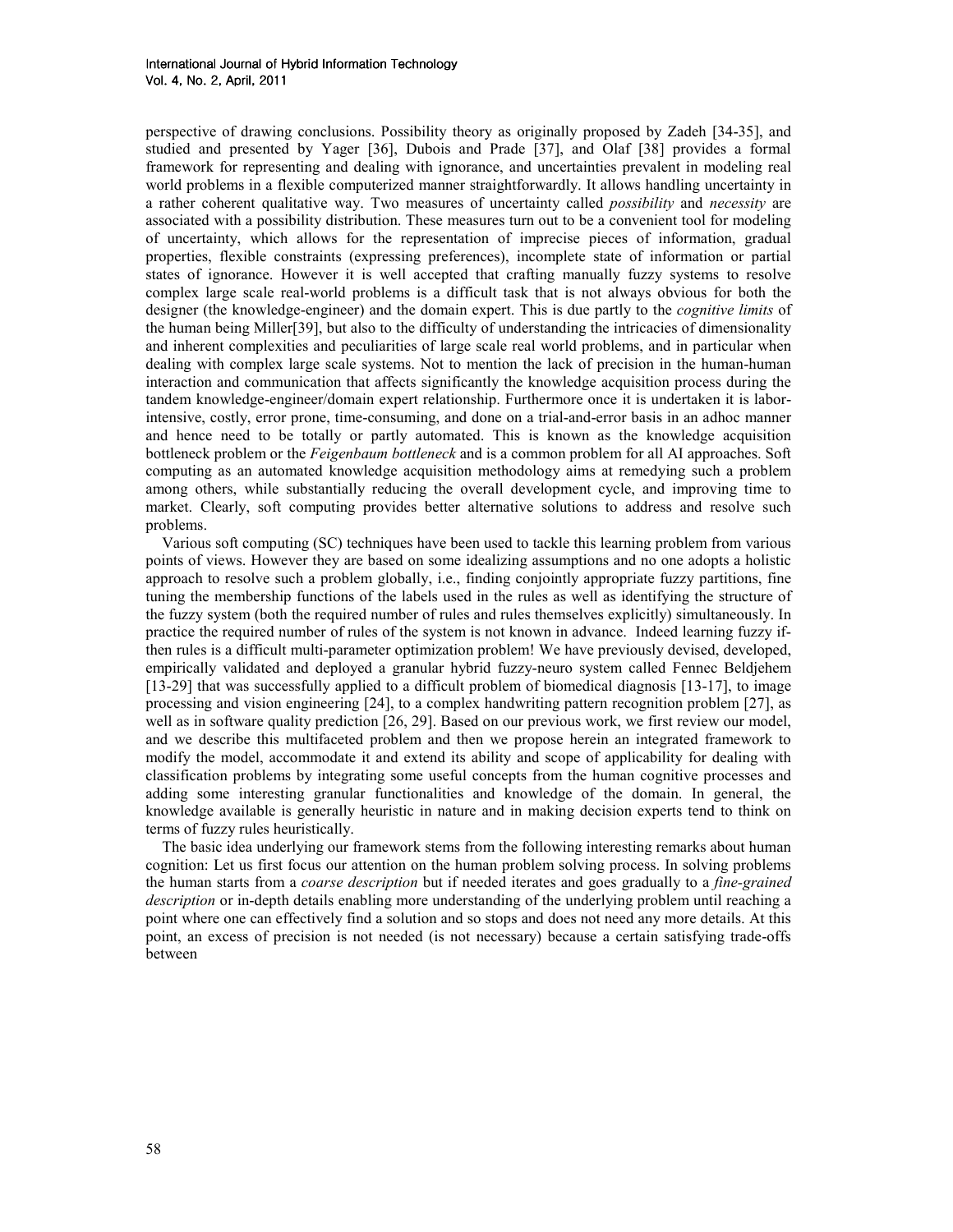

# Figure 1: Learning From a Coarse Fuzzy Partition to a Fine-Grained Fuzzy Partition

Precision (level of details) and generality of description has been reached and is sufficient and enough for finding a satisfactory approximate solution to the specified problem. Thus after each iteration (increment) a gain of information is obtained enabling more in-depth and more understanding of the underlying situation. Thus, the human converges to a solution gradually by leveraging the level of details. See Figure 1 for more details in connections with a Granular Soft Computing (GrSC) setting. Low levels of details allow coarse or general descriptions reflecting crude approximations whereas high levels of details allow specific descriptions reflecting more or less relatively precise approximations (crisps at the extreme). It is appealing and convenient to mimic mechanically or to emulate computationally such a cognitive process in order to automatically build faithfully by learning an appropriate "good" fuzzy diagnosis system that exhibits both a high accuracy and a good performance for any problem at hand. This motivates us in building a learning system able to use such abstraction, graduation and granulation mechanisms in a fashion that is akin to the way humans achieve problem solving process. In general the required levels of details necessary in describing rules as well as the required number of rules for solving a problem depends to the degree of complexity of the problem at hand and are unknown and hence we propose to detect and determine them by learning within our framework.

A second aspect of developing information processing systems is the restriction imposed on us by Millers's Law, which applies to fuzzy rule-based systems as well. Georges Miller showed that, at any one time, we human being are capable of concentrating on only approximately seven chunks (unit of information, or granules) [39]. One way we humans handle this restriction on the amount of information we can handle at one time is to use *stepwise refinement*. That is, we concentrate first on those aspects that are currently the most important and postpone until later those aspects that are currently less critical. This means, that every aspect is eventually handled, but in order of current importance.

The rational behind using levels of granularity in our framework is obvious for the reader. In addition, this is in the spirit of Zadeh's fuzzy sets and information granulation mechanisms [6, 40].

#### 2.2. The statement of the learning problem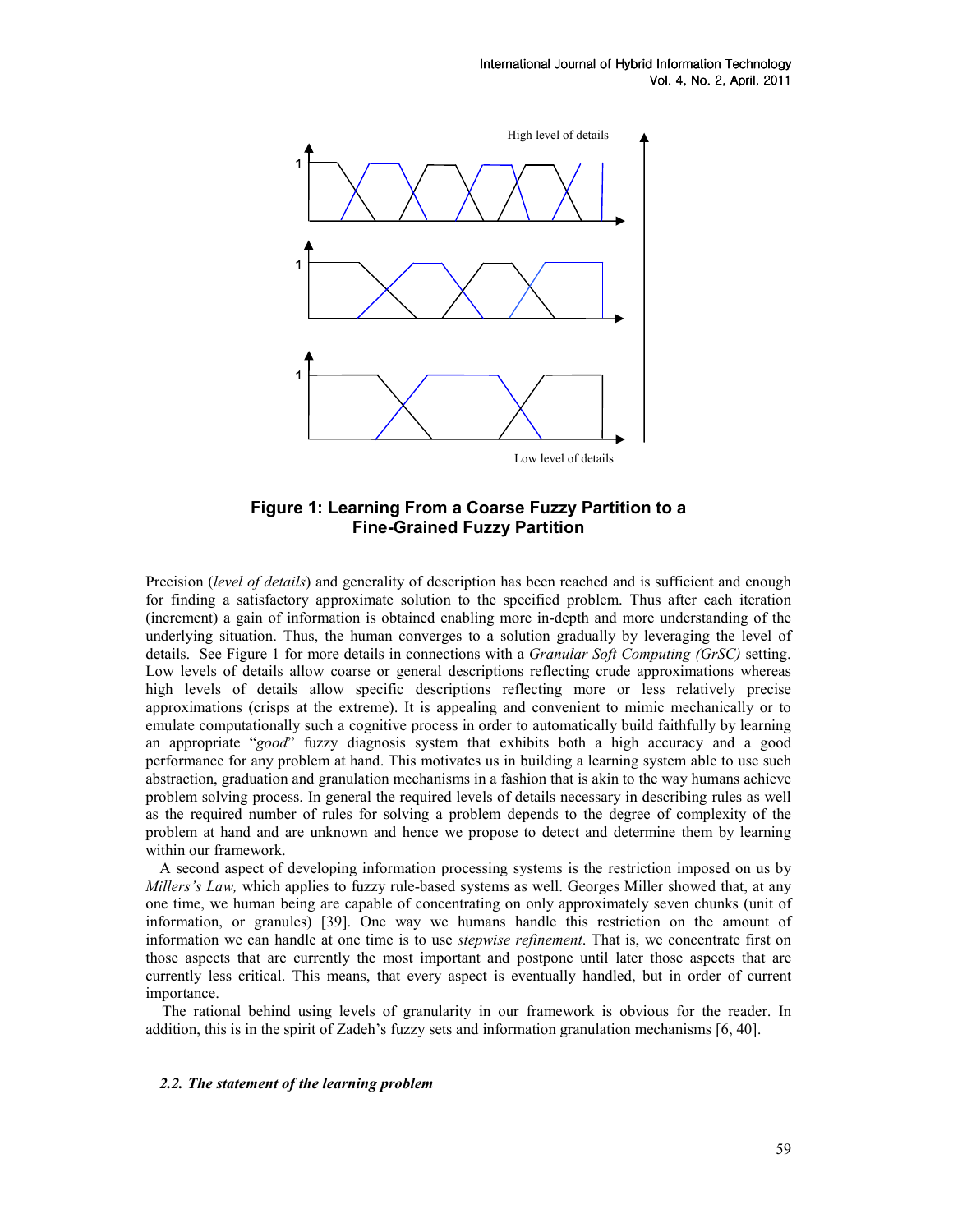2.2.1 Modeling trough Hybrid Granular Min-Max Fuzzy-Neuro Relational Learners

This framework will be described. Moreover, we will propose the interpretation of the results in terms of weighted fuzzy IF-THEN production rules and the relative importance of the variation of the inputs in relation with the output. In our modeling we use *fuzzy variables* that are *linguistic variables* defined over term sets (or labels of fuzzy sets) and represented in terms of trapezoidal membership functions (MFs) or possibility distributions.

Referring to figure 2, for the sake of simplicity and programmability, this fuzzy set (or equivalently MF) is modeled in term of a couple of crisp sets (or characteristic functions), explicitly an lower envelope (which corresponds to the kernel) and an upper envelope (which corresponds to the support), this representation allows more flexibility in handling and coping with several adjustment operations required during learning as any MF is entirely determined by its two envelopes constituents.

In our modeling we use Zadeh's linguistic variables [42] in addition to possibility theory and more specifically possibility/necessity *measures* which enables us to accurately estimate how much it is possible that a class is stable (or instable), and how much it is necessary that a class is stable (or instable). Besides learning the causal relationships between the inputs and the outputs, they allow the detection of the importance and/or relevance of each input in relation to an output which is of paramount importance for an empirical approach of studying for understanding aspects of the problem under study and hence providing justification facilities for the validation issues. This enables the understanding of *relative importance* of each input and its influence in inferring outputs. Ultimately, this enables us to determine the *minimal subset of most relevant inputs* allowing predicting the possible output accurately. For instance, in a medical diagnosis, the inputs neurons might be certain number of symptoms (say, corresponding to five proteins), our aim is at assigning the appropriate diagnoses (outputs) to a patient among a certain number of possible diagnoses (say, eleven possible diagnoses). Say, eleven output neurons are required in order to represent the eleven possible diagnoses.

We assume herein for convenience that a linguistic variable might have linguistic values represented by labels of fuzzy sets (such as NORMAL, DECREASED, SLIGHTLY DECREASED, INCREASED, VERY INCRESEAD, and s.o.) and interpreted by MFs as illustrated in Figure 3.

For instance, " $X_1$  is SLIGHTLY INCREASED" indicates a *soft constraint* on possible values rather than a precise characterization of the numerical value to be assigned as it is the case in crisp numerical intervals. Thus in our present modeling, each variable (either input or output) are associated and interpreted by a *fuzzy partition* or equivalently a fuzzy sequence comprising a certain number of terms or granules depending on the level of detail required to describe the variable under scrutiny, the number of which as well as the slopes of membership functions will be determined once a learning session by the Hybrid Granular Min-Max Fuzzy-Neuro Network is completed.



Figure 2: an Unknown Trapezoidal MF as Being Modeled in Terms of Two Envelopes, Lower and Upper Envelope Approximators

#### 2.2.2 Description of the Learning Process and Design issues

The learning is parametric as well as structural. It has to deal with the complexity of the problem and to discover appropriate knowledge chunks, and approximation heuristics for the problem at hand.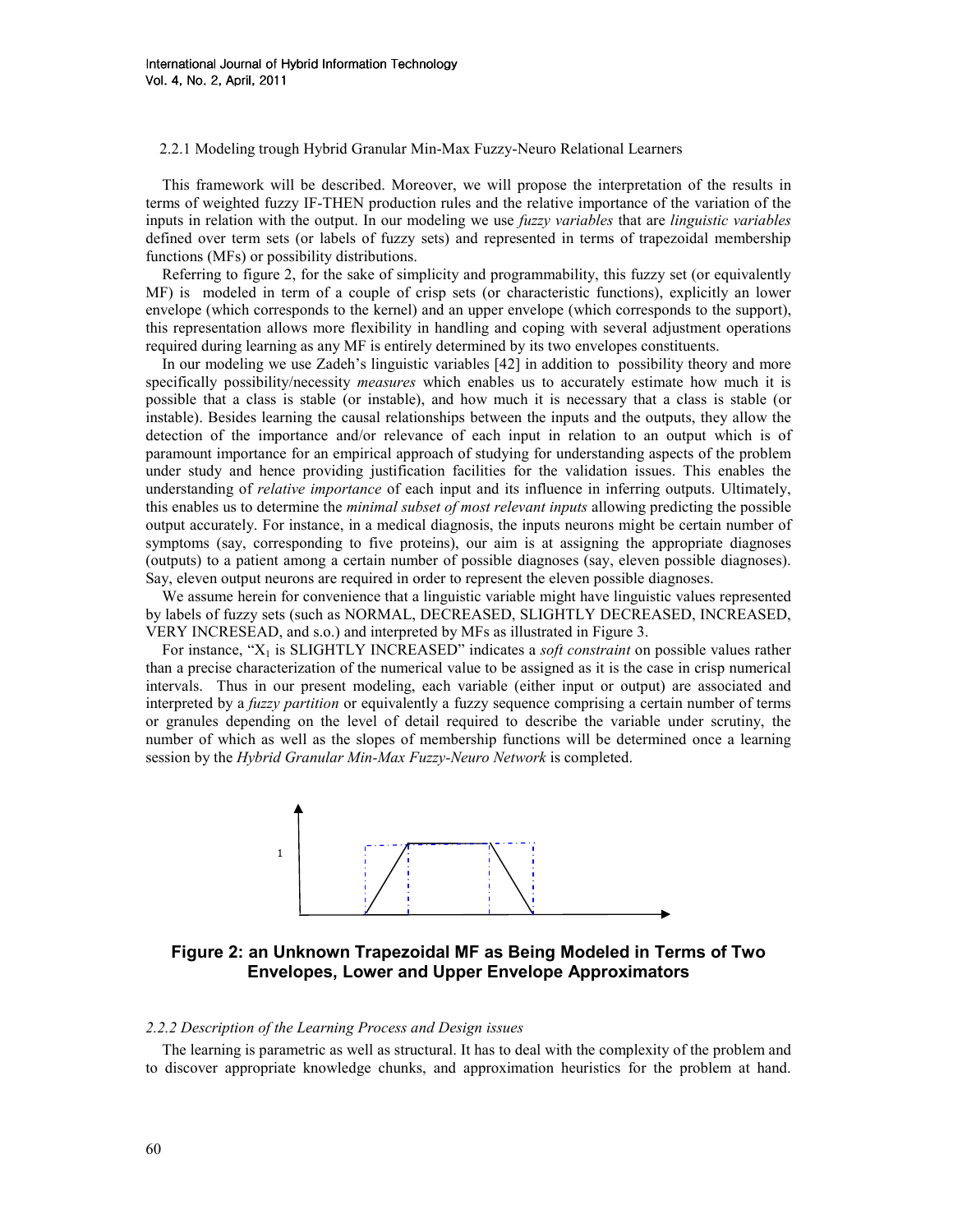Taking into account the degree of complexity of the problem at hand as well as the empirical knowledge contained in the training set, the learning subsystem:

- Start with fuzzy partitions composed of a certain number of granules (say, with  $c=2$ ), each of which is being modeled in terms of two envelopes, lower and upper envelope approximators. Once, learning is completed a granule will be learned and modeled in term of a membership function (MF) only.
- Identify explicitly the appropriate fuzzy partition for each variable by learning. They are used only as references to generate fuzzy hypotheses. For each variable the appropriate number of granules and the slopes of which will be determined during learning. This information could be either kept or thrown away once the learning is completed without loss of information for the system. As they constitutes only means for generating appropriate membership functions of fuzzy rules and are not used during inference.
- Find the appropriate membership functions for both the antecedents and consequents of every potential rule that is needed to model the problem at hand.
- Ultimately, build the appropriate "good" collection of if-then fuzzy rules (the rule base or knowledge base that consists of a set of linguistic rules), that fits "best" the data that consists of I/O pairs of the training set.

In order to build an automatic workable computational multi-pass learning model some design assumptions are made:

• At each cycle for each input variable  $X_i$  the system generates dynamically a fuzzy partition of c granules (starting with  $c=2$ , and incrementing c by 1 or 2 at each cycle until reaching a satisfying point). This point constitutes the stopping criterion of our learning mechanism and it reflects too the accuracy level required for the system. It is worth mentioning that increasing c alone does not affect the algorithmic computational complexity of the learning process! It is the number of input variables (n) of the system when it is very large that affects it significantly. We assume to have a reasonable value for n which is almost the case in most classes of real world problems applications.

An output variable may be deal with as an input one, but for the sake of simplicity and programmability we assume that are discrete for our current case study. As the domain expert is more faced with the difficult problem of capturing relationships between the combinations of input variables in relation with a given output variable. In general, for a given output variable the actions (or classes) are well categorized (the number and names of discreet values or granules are known) by the domain expert even thought the slopes of associated MFs have to be questioned during learning.

# 2.3. Formulation of the Learning Problem

2.3.1 Hypothesis Generation, Formulation and Testing

During learning-time, only one operator is needed to create a fuzzy partition having the required known granularity c. It is the repartitioning operator. It consists to divide dynamically during learningtime the universe of discourse into c overlapping granules. It works from scratch, i.e., there is no need for splitting, or fusion or expanding. A partition is used as reference only and its granules do not necessarily constitute MFs for actual rules as they are only used for formulation of initial fuzzy hypotheses during the generation by the systematic exhaustive search algorithm and they are both scale-dependents and context-dependents. We have no other assumption about the fuzzy partition and we are not interested to argue in such matters like "good" partition. The learning will be done at the rule level rather than at the partition level and hence learning a "good" rule is indeed a crucial issue of utmost importance. A fuzzy partition or covering, also known as a frame of cognition is illustrated in Figure 3 (observe how the rightmost and the leftmost granules are shaped); it is a parameterized family (sequence) of membership functions that cover the universe of discourse for every variable either input or output.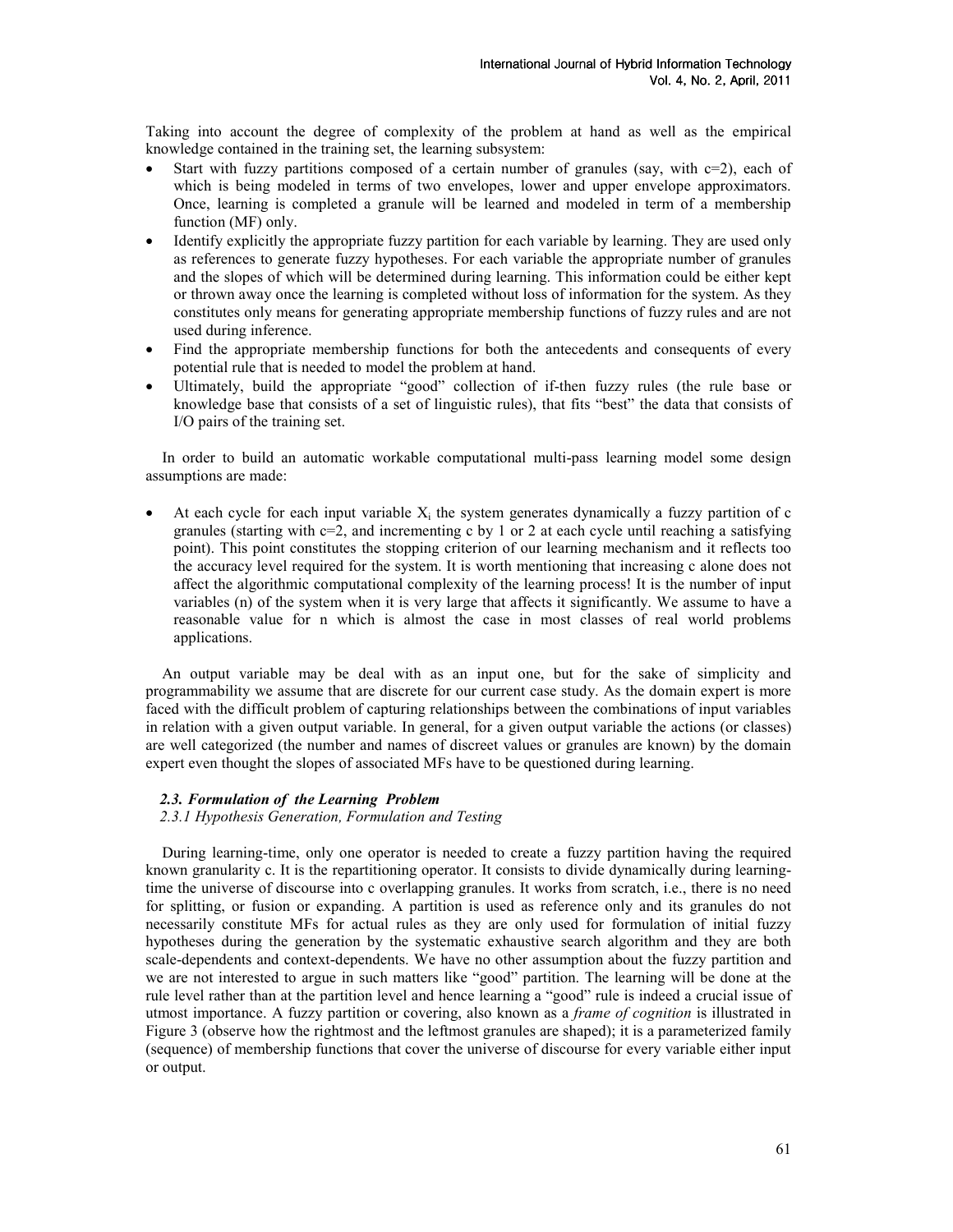

Figure 3: A Fuzzy Partition of Granularity c=4 that is a Superposition of Two Wave Functions Representing an input variable

It is created dynamically by the execution of the repartitioning operator of granularity equals to c during learning-time. In fact, it is obtained by superposition of two wave functions defined over the same universe of discourse X ranging in the interval  $[a_{min}, a_{max}]$ . Thus, it is straightforward to extract parameters of granules (MFs) from a given fuzzy partition, as each granule may be considered as an indexed term of the family (or sequence). Moreover the coverage of the universe of discourse (domain) is ensured automatically by construction during learning.

When the possible values for a variable are symbolic rather than numeric, which is almost the case in real-world problems; linguistic approximations can be learned and represented in terms of labels of fuzzy sets with a corresponding membership function. A computationally more efficient and convenient way to characterize it is to use a parametric representation of the MFs of its constituents (called fuzzy members). A fuzzy partition might be thought of as a sequence of granules, each of which is represented by an indexed term. In general as illustrated in Figure 3, kernels are mutually disjoints and every value x of the universe of discourse corresponds to at most two granules. Such desirable property has to be preserved during learning.  $A_1, A_2, \ldots, A_i, \ldots, A_c$  are just synthetic linguistic labels interpreted by fuzzy sets of normalized MFs. A fuzzy partition might be thought of as a synthetic alphabet that the system create by learning for future hypotheses generation. Thanks to this flexible scale-dependent representation, regardless the range of the universe of discourse of an input variable, the terms of the fuzzy partition sequence are explicitly expressed straightforwardly as follows for a trapezoidal MF:

$$
\mu_{Ai}(x) = \begin{cases}\n(x-a)/(b-a) & \text{if } a \le x \le b \\
1 & \text{if } b < x < c \\
(d-x)/(d-c) & \text{if } c \le x \le d \\
0 & \text{otherwise}\n\end{cases}
$$

When b=c, a trapezoidal shape will degenerate into a triangular shape expressed explicitly as follows:

$$
\mu_{A_j}(x) = \begin{cases}\n(x-a)/(b-a) & \text{if } a \leq x \leq b \\
(d-x)/(d-c) & \text{if } c < x \leq d \\
0 & \text{otherwise}\n\end{cases}
$$

2.3.2 Learning by Hybrid Min-Max Fuzzy-Neuro Network and Conception Issues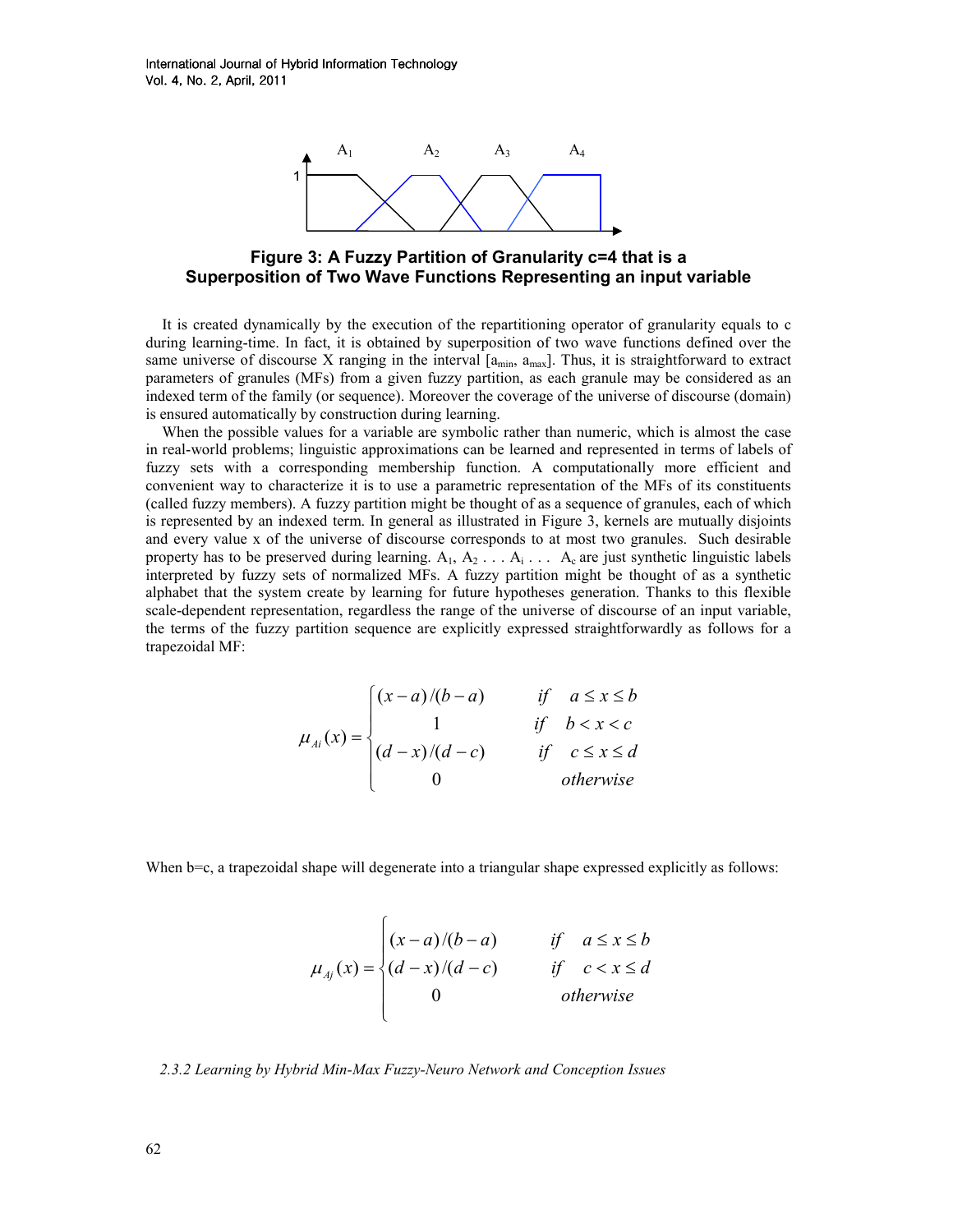Fuzzy (weighted) rules have been proposed originally by Zadeh [33-35] and have been advocated, used, studied and interpreted by many authors Cayrol et al. [43], Dubois et al. [44] Beldjehem[13-29], Yager[45] and originally machine learned automatically by Beldjehem [13-18]. We will focus in dealing with a multi-input single-output (MISO) system as any multiple-input multiple-output (MIMO) system could be converted to a certain number of MISO systems. Let us start with a model overview: As in Beldjehem [13], we consider herein to design fuzzy-neural possibilistic network architecture according to the scheme Fuzzy to Neural (or to switch from fuzzy systems to neural networks). We use fuzzy if-then weighted rules that are herein of the classification type as in [13-18] and such a rule looks like:

IF  $(X_1$  is  $w_{k1}$ ,  $c_{k1}$ ) and  $(X_2$  is  $w_{k2}$ ,  $c_{k2}$ ) and  $(X_3$  is  $w_{k3}$ ,  $c_{k3}$ ) and  $(X_5$  is  $w_{k5}$ ,  $c_{k6}$ ) THEN D is  $D_k$ 

 $c_{kj}$  is a weight that represents the grade of importance of " $X_j$  is  $w_{kj}$ " in relation with the output  $D_k$ . Thus, conversely the weight  $a_{ki} = 1 - c_{ki}$  represents the grade of unimportance of "Xj is  $w_{ki}$ "in relation with the same output  $D_k$ .



# Figure 4: Schematic Representation of the Hybrid Fuzzy-Neuro Possibilistic Min-Max Model Used.

Referring to Figure 4, we propose herein a feed-forward fuzzy-neural possibilistic network. We begin with a brief description of the model: two types of weights are associated with the connections.

Type 1: Direct connections between input cells  $(X_i)$  and output cell  $(s_k)$  with only synthetic linguistic weights  $(w_{kj})$ , interpreted as labels of fuzzy sets, characterizing the variations of the input cells (" $X_j$  is  $w_{kj}$  ") with the output cell  $(s_k)$ , in this case we have  $a_{kj}$  = [0,0]=0. Thus  $(\prod(X_j; w_{kj}) \vee 0) = \prod(X_j; w_{kj})$ . Thus the connection between a hidden cell and output cell simply disappears from the graph allowing direct connection.

Type 2: Connections between input cells  $(X_i)$  and output cells  $(s_k)$  via intermediate cells  $(H_{ki})$ , weights associated to connections between input cells  $(Xj)$  and intermediate cells  $(H_{ki})$ , are herein artificial or synthetic linguistic  $(w_{ki})$ , weights associated to connections between intermediate cells (H<sub>ki</sub>), and output cell (s<sub>k</sub>) are herein numerical intervals ( $a_{ki} \subseteq ([0,1])$ , instead of a scalar value ranging in the interval [0,1]) ( $a_{ki}$  ∈ [0,1]).

 $w_{kj}$  are unknown artificial or *synthetic linguistic weights* and  $a_{kj}$  are unknown confidence interval that reflects a domain of possible values of unimportance for the corresponding connections. Thus providing much more flexibility for the network.

A learning session starts with a "blank" fully connected hybrid fuzzy-neuro network without a priori information concerning the weights, i.e. the weights might be thought of as "placeholders" only. Learning is parametric as well as structural. Let us consider now cell activation for an arbitrary output cell  $(s_k)$ , as illustrated in Figure 3, where only connections used in activation of  $s_k$  appear. From the semantic point of view, such a figure reflects a neural representation of an if-then fuzzy weighted rule of control type. Let  $\Pi(X_j; w_{kj}) = \text{Sup } [w_{kj} \cap X_j]$  be possibility measure associated to fuzzy sets  $w_{kj}$  and  $X_j$ . And let  $N(X_j; w_{kj}) = \text{Inf } [w_{kj} \cap \text{Not } X_j]$  be necessity measure associated to fuzzy sets  $w_{kj}$  and  $X_j$ . In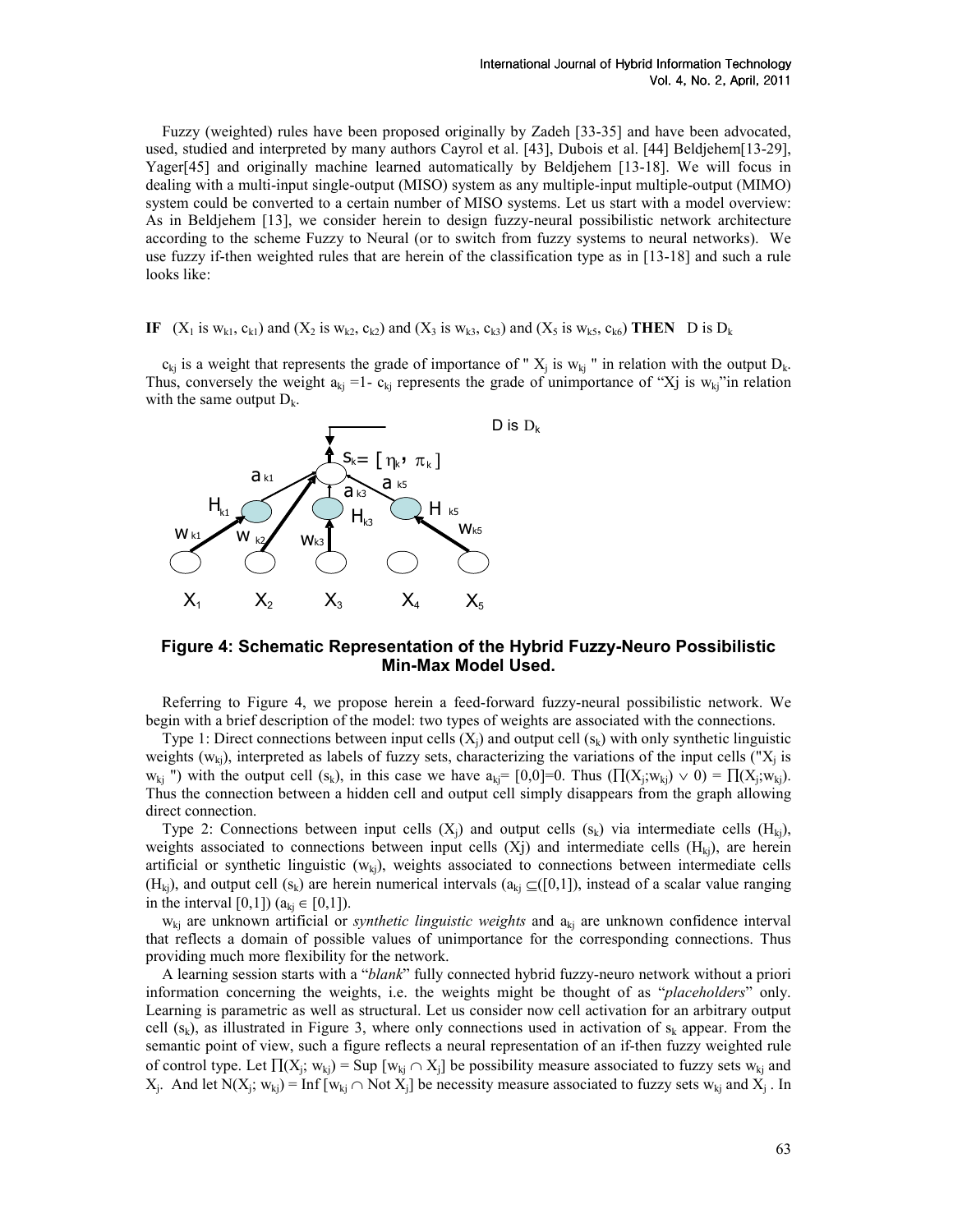general our model is governed by the three following abstract fuzzy approximate equations as shown below. Thus allowing the manipulation of fuzzy I/O examples and enabling *approximate learning* reflecting *soft mapping*, this in fact is a departure from conventional learning algorithms.

$$
\pi_{k} = \sum_{j \in \{\hat{1}, 2, 3, 5\}} (\prod (X_{j}, W_{kj})_{\vee} \ a_{kj}) \tag{1}
$$

$$
\eta_{k} = \gamma_{k} \left( N(X_{j}, w_{kj}) \vee a_{kj} \right) \tag{2}
$$

$$
\mathbf{s}_{k} = [\eta_{k}, \pi_{k}] \tag{3}
$$

Obviously, each output variable will be assigned an interval as illustrated in equation 3; the inputs of the fuzzy-neuro networks represent certain number of inputs' measurement data of involved input variables and certain number of output variables in terms of possibility/necessity measures. The interpretation by the means of linguistic approximations of the output illustrated in TABLE I. The process of linguistic approximation consists of finding a label whose meaning is the same or the closest (according to some metric) to the meaning of unlabeled MF (representing either a fuzzy set or an interval) generated by some computational model (learning in our current study).

Beyond biomedical diagnosis, we are more interested herein by building a class of software tools that justifies and explains its reasoning so that the knowledge and problem solving process is remembered and mimicked by the practitioner in order to tackle the validation and understanding issues. Simply put a system which not only solve the problem of the biomedical diagnosis but also is able to construct a transparent model for the physician, clinicians and biologists (the human problem solver) towards understanding the problem under investigation.

| Certainty value $S_k$ | Linguistic approximation   |
|-----------------------|----------------------------|
| [0, 0]                | <b>IMPOSSIBLE</b>          |
| [0, 0.05]             | <b>ALMOST IMPOSSIBLE</b>   |
| [0, 0.1]              | <b>SLIGHTLY IMPOSSIBLE</b> |
| [0, 0.65]             | <b>MODERATELY POSSIBLE</b> |
| [0, 1]                | <b>POSSIBLE</b>            |
| [0.35, 1]             | <b>QUITE POSSIBLE</b>      |
| [0.9, 1]              | <b>VERY POSSIBLE</b>       |
| [0.95, 1]             | <b>ALMOST SURE</b>         |
|                       | <b>SURE</b>                |

Table 1. The linguistic approximations of certainty values

Observe that Maximum (∨) limits lower amplitudes of inputs, we have  $(\Pi(X_j; wkj) \vee a_{kj}) = a_{kj}$  if  $\Pi(X_j; wkj) \le a_{kj}$ , and amplifies higher ones  $(\Pi(X_j; wkj) \vee a_{kj}) = \Pi(X_j; wkj)$ , if  $\Pi(X_j; wkj) \ge a_{kj}$ , so the Min-Max composition indicates a somewhat excitatory character. It is worthwhile to notice that Min-Max composition as containing Min and Max operations is strongly nonlinear. Furthermore, such model has been formally validated and it has been shown recently (Beldjehem 2006, 2008) that Min-Max composition preserves the value approximation property. Observe that when  $a_{ki} = 1$ , the term  $\Pi(X_j; wkj) \vee a_{kj}$  (respectively  $N(X_j; w_{kj}) \vee a_{kj}$ ) is deleted in the application of Minimum ( $\wedge$ ). Thus, ensuring the interpretability and transparency of the model. It is now clear that  $a_{ki}$  reflects a notion of relative unimportance, we point out herein that it is strongly hard if not impossible to make values assignment to grades of unimportance in practical applications, we will propose a mechanism to learn such grades of unimportance. Semantically, missing edge reflects the non-influence of the input the appearance or presence of the output (or the class). This enables us to determine the minimal subset of the most relevant inputs allowing to infer the output or to identify the outcome, in a fast, transparent, accurate and faithful fashion. Thus, enabling the understanding of the intricacies and complicated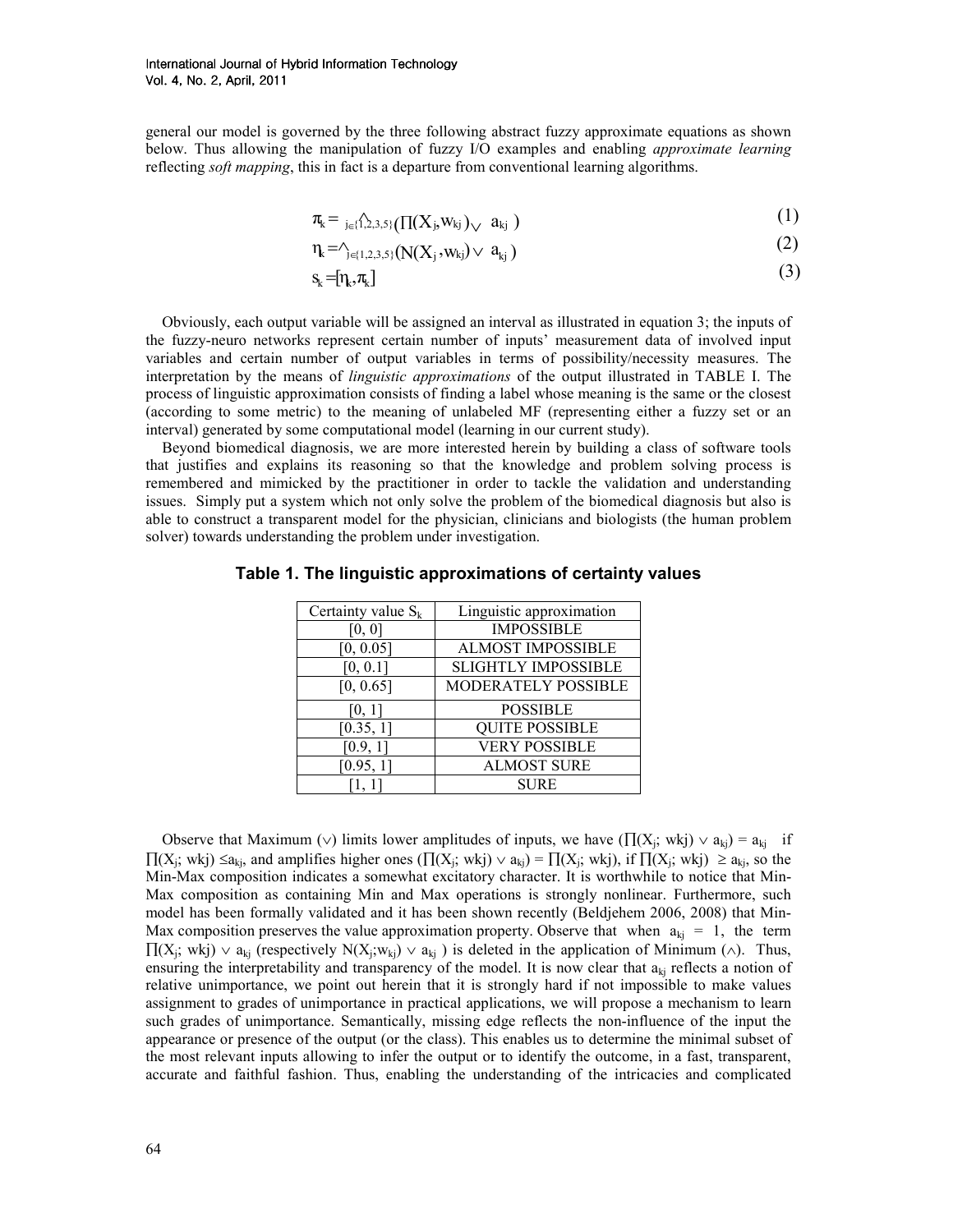issues of the problem under study. Moreover, this permits powerful systems to b implemented on lowcost standards hardware, such as single-chip microcontrollers.

Strengths, benefits and advantages of this Hybrid Granular Min-Max Fuzzy-Neuro Relational Learners include:

- To benefit from the synergism of fuzzy systems and neural networks (are complementary rather than competitive to insure capability enhancement)
- To benefit from the advantages of each one and avoid the weaknesses of each one, to cope with the complexity of multifaceted real-world problems
- To handle a mixture of nominal, ordinal, interval and fuzzy scale-based data in a rather unifying manner within the same conceptual framework
- To start from low-level raw data (training set) to squeeze or grasp high-level knowledge-based computational models for problem-solving. To obtain clarification and to allow verification and validation (V&V)
- To overcome the problem of knowledge engineering known as the knowledge acquisition bottleneck or well-known as the Feigenbaum bottleneck, simplify design complexity
- To learn a high level of representation (IF/THEN fuzzy production rules)
- To work at a higher level of abstraction originating from learning and during inference (or recall)
- To ensure good performance-interpretability tradeoffs
- To ensure robustness, noise tolerance and graceful degradation,
- To build biologically and/or cognitively motivated models
- To understand human perception, cognition and intelligence

# 3. Resolution of the Learning problem

#### 3.1 The Learning Algorithm and Implementation Issues

During a learning session the same learning algorithm is used for each output variable  $Y_j$ . Let us briefly describe the learning algorithm that is composed of many cycles, each of which is executed as follows: For each output variable  $Y_j$  and for each granule belonging to the fuzzy partition that corresponds to  $Y_j$ . Iteratively, an initial fuzzy hypothesis corresponds to a combination of certain number of MFs (each of which corresponds to granule of an input variable) is created (formed) by a systematic exhaustive search procedure. Once a fuzzy hypothesis is formed it is loaded or incorporated in the hybrid fuzzy-neuro network weights for test purposes, its components (elements) will be adjusted to fit the training data. Such hypothesis is considered as a potential candidate to be a rule and then is questioned and adjusted during learning using appropriate adjustments operations by the means of a hybrid fuzzy-neuro possibilistic network using a successive approximation algorithm of systems of Min-Max relational equations. This adjustment is repeated until finding the ones that minimize the signal error. Hence another new combination is then generated and we repeat the same procedure. Thus the obtained adjusted hypotheses that minimize the cost over all possible combinations and that were embedded in the weights of the hybrid fuzzy-neuro possibilistic network are kept in a temporary learning table (for efficient storage and efficient execution).

As illustrated in Figure 5, our choice of appropriate adjustments operations which preserve interpretability and their small number only two, is not arbitrary, and indeed it is a crucial design issue, at the extreme the iterative execution of the adjustment by expanding the kernel (as in Figure 5.a., which keeps the support unchanged) converges to the upper envelope, whereas at the extreme, the iterative execution of the adjustment by shrinking the support (as in Figure 5.b., which keeps the kernel unchanged) converges to the lower envelope, which constitute the local stopping criteria in either cases. Indeed, those two operations are complementary, are better executed in mixture consecutively and together play the role and have the effect of a sliding or a moving fuzzy window.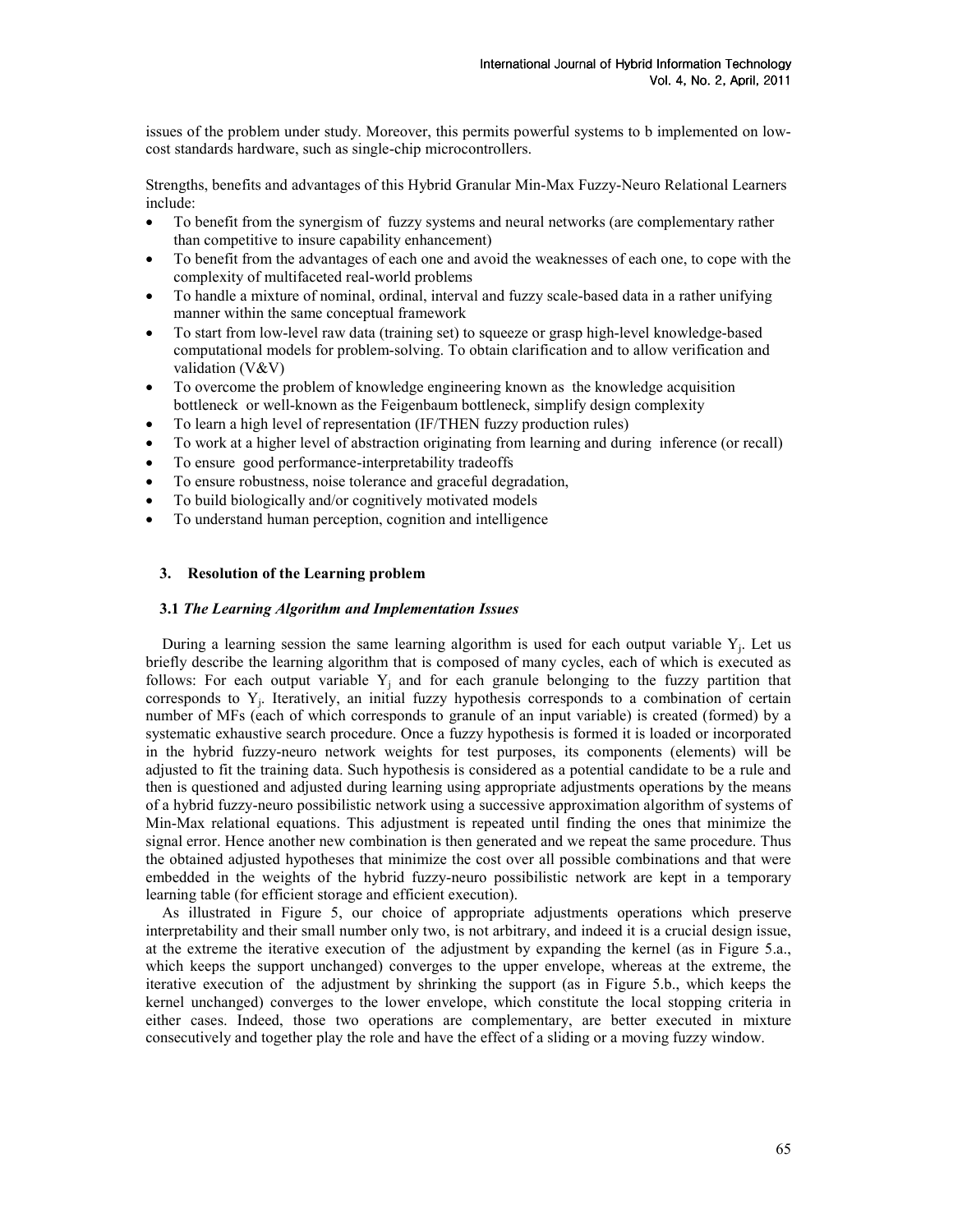International Journal of Hybrid Information Technology Vol. 4, No. 2, April, 2011



Figure 5.a: Adjustment by Expanding the Kernel





The algorithm proceeds by increasing the granularity and repeats the same cycle, until reaching a satisfying point. In general the learning is stopped when either a certain level of accuracy has been reached or it is impossible or it is computationally worthless to seek minimizing the error much more, i.e. this situation means that increasing the granularity is no more interesting. In general this point constitutes a trade-offs between tractability and low cost solution. Learning need to find an approximate solution that is not necessarily precise (or crisp) optimal one but at the same time it builds a model that do manage to resolve the problem at hand effectively. At the end one or more of the obtained adjusted hypotheses that minimize the cost (over all considered granularity levels) constitutes a valid hypothesis and is transferred and stored in a knowledge base (KB) of the system as it consists effectively of a new learned rule. The system check whether or not a rule is new, i. e. whether or not it is already included the KB, and if necessary, transmits it to the KB, in an intelligible form for the storage (hash table data structure). Assume the system get two or more valid hypotheses, after checking each one, each one is eventually added to the KB as a new rule. The advantage is that by construction (learning) we build a production system with no contradictory rules and thus giving a high satisfactory performance. This is in fact a built-in quality attribute. When learning completes, we get a set of rules representing policies and heuristic strategies.

Thanks to these granular functionalities, this novel learning algorithm constitutes a departure from the conventional ones, in that it conjointly determine dynamically during the learning-time the required satisfying number of rules necessary to model the problem as well as the rules themselves explicitly. Intuitively, this number is proportional to the degree of complexity of the problem at hand.

The resolution of fuzzy relations equations constitutes a good tool in fuzzy modeling especially for dealing with inverse problems. The *fuzzy relational calculus* theory (Di Nola et al. [47], Beldjehem [13]) provides us with some theorems and a set of analytic formulas expressing solutions for some types of equations and their systems. However, usually the system is inconsistent and the existence of solutions of the system is not known in advance. This makes any preliminary analysis rather tedious if not impossible. We reformulate the problem of solving a system of Min-Max from interpolation-like format to approximation-like one. This means that instead of trying to find exact solution, we try to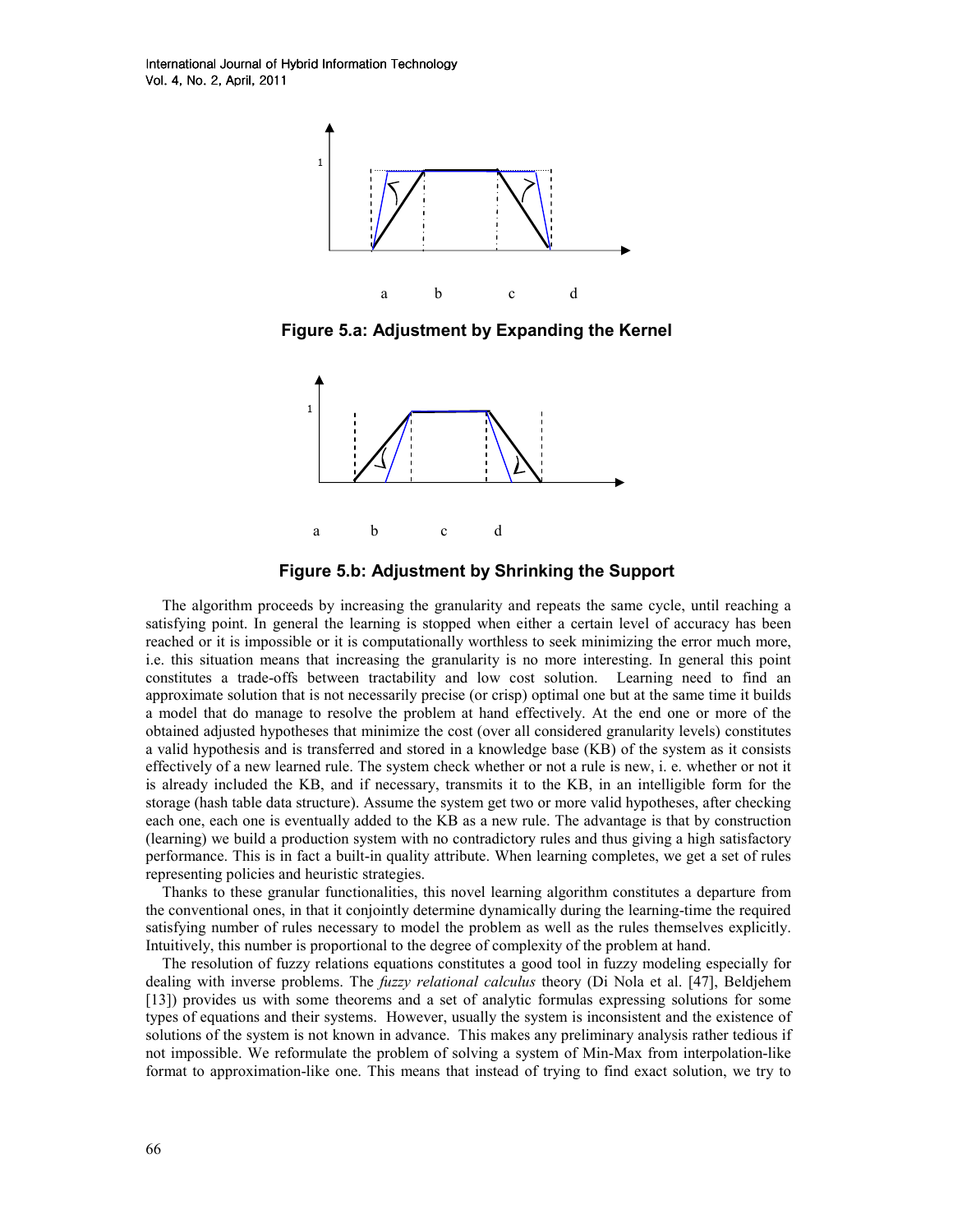find the best approximate solution. Any scalar and any element of vectors or matrices are assumed to have its value in the interval [0, 1]. Formally; our problem can be stated as follows: "Given an **m x n** matrix **R** and an **n** vector **b**, find an m vector **a** such that (**a**  $\Delta$  **R**  $\supseteq$  **b**) where  $\Delta$  is the Min-Max composition and ⊇ denotes the fuzzy inclusion operation. Let us consider the case when there is no solution for the system (it does not satisfy the necessary condition, i.e.  $\mathbf{a} \Delta \mathbf{R} \supset \mathbf{b}$ ). This can be also reflected by only computing a distance. Let A, A' be fuzzy subsets of U and  $\alpha$ ,  $\alpha'$  be the corresponding grades of membership vectors. By  $\|\alpha-\alpha'\|$  we denote the number Max  $(|\alpha_i-\alpha'_i|)$  over i, i.e. the maximum of the absolute values of the differences between all element of α and α'. It might be interpreted as the signal error subject to be minimized. Equivalently by using this distance rather than the fuzzy inclusion concept we get the same results; and for this reason we use such a distance  $|| \mathbf{a} \Delta \mathbf{R} - \mathbf{b} ||$  in our implementation of the system. It corresponds to minimal distance, hence  $\mathbf a$  is the best approximator. Thus, since our algorithm is valid for both interpolation-like and approximation-like formats, it allows to resolve the more general following problems: "Given an  $m \times n$  matrix  $R$  and an n vector b, find all m vectors such that  $a \Delta R \supset b''$ . This algorithm is used as approximation procedure by the learning algorithm in our system. The learning consists mainly in crunching (approximating) systems of Min-Max equations while manipulating abstract synthetic linguistic concepts (labels, hypotheses). It can be shown that the best approximator (from the fuzzy inclusion point of view) corresponds to the lower bound a of the inf-semi-lattice. It can be computed straightforwardly using the ε resolution operator only. It has been shown by a worst-case analysis that our computing algorithm has a linear complexity of Θ (m x n) Beldjehem [13] in his thesis (required in on-line learning for time-critical applications, as well in learning large-scale, high-dimensional problems). In order to illustrate the functioning and the behavior of our *approximation algorithm* let us hand-execute it on the following example, R and b are known. The ε operator is defined in Beldjehem [13] in his thesis as follows:

$$
x \varepsilon y = \begin{cases} y & \text{if } x < y \\ 0 & \text{otherwise} \end{cases}
$$

|  |                                                     | $=\begin{bmatrix} 0.5 & 0.6 & 0.1 & 0.3 & 0.6 \\ 0.7 & 0 & 0.8 & 0.4 & 0.7 \\ 0.8 & 0.3 & 0.5 & 0.7 & 0.6 \\ 0.4 & 0.8 & 0.6 & 0.8 & 0.7 \\ 0.4 & 0.4 & 0.7 & 1 & 0.6 \\ 0.9 & 1 & 1 & 1 & 0.8 \end{bmatrix}$ |     |  |
|--|-----------------------------------------------------|---------------------------------------------------------------------------------------------------------------------------------------------------------------------------------------------------------------|-----|--|
|  |                                                     |                                                                                                                                                                                                               |     |  |
|  |                                                     |                                                                                                                                                                                                               |     |  |
|  |                                                     |                                                                                                                                                                                                               |     |  |
|  |                                                     |                                                                                                                                                                                                               |     |  |
|  | $b = \begin{bmatrix} 0.3 & 0.3 & 0.5 \end{bmatrix}$ | 0.4                                                                                                                                                                                                           | 0.5 |  |

Firstly, we compute the lower bound a of the inf-semi-lattice  $\underline{\mathbf{a}} = \vee$  (R  $\varepsilon$  b), where  $\vee$  stands for MAX

 $\underline{\mathbf{a}} = [0.5 \ 0.3 \ 0 \ 0 \ 0 \ 0]$ 

By performing the Min-Max composition, we have  $\mathbf{b} = [0.3 \ 0.3 \ 0.5 \ 0.4 \ 0.5]$  (the target vector)  $\underline{\mathbf{a}} \Delta R = [0.4 \ 0.3 \ 0.5 \ 0.4 \ 0.6]$  (the actual output)  $\|$  **a**  $\triangle$  R  $\|$  **b**  $\|=$  0.1, observe the surprising remarkable approximating power of **a** 

3.2 Abstract Computational Model of a Learning Session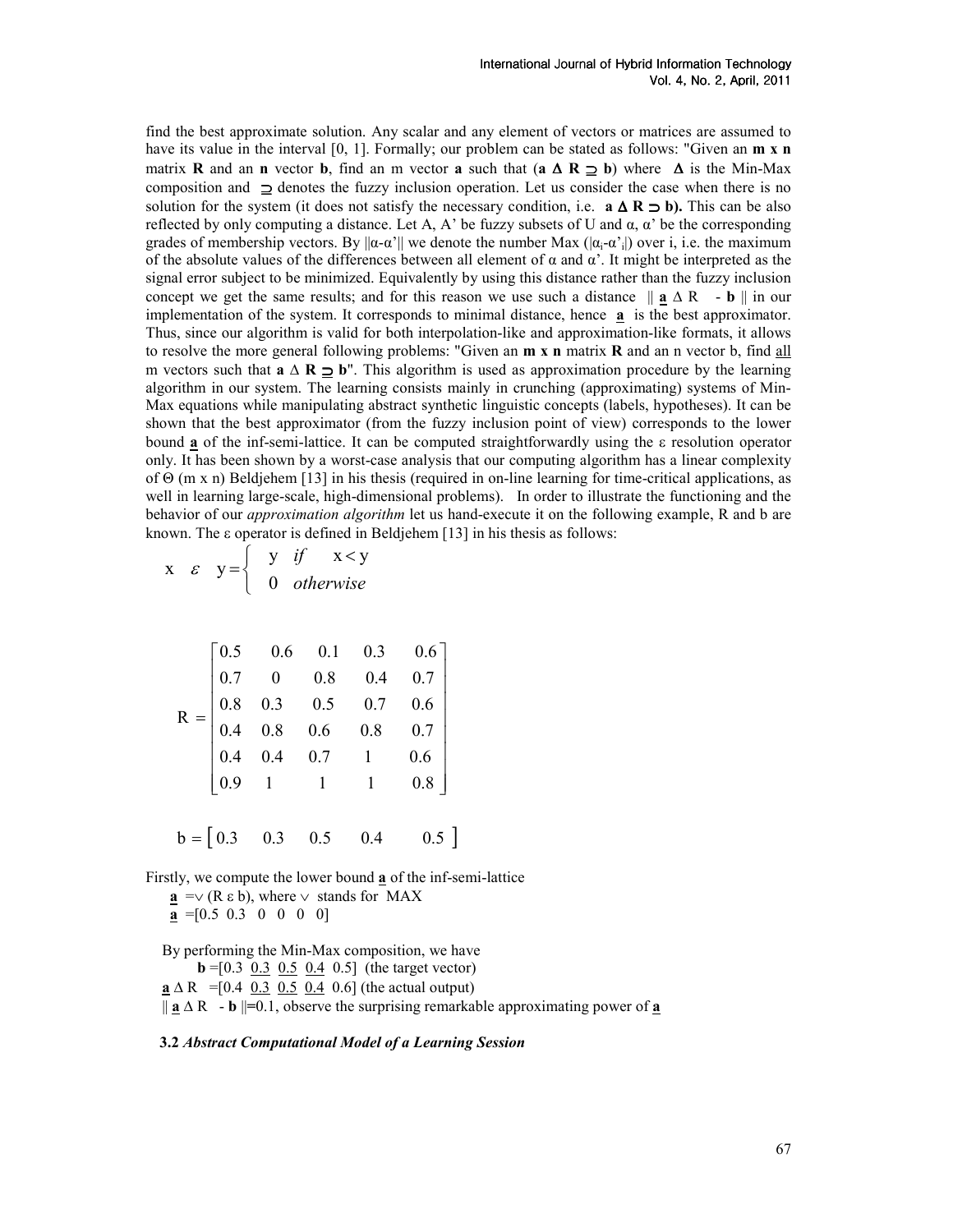We are interested herein by establishing the computational abstract model of learning, learning implements a kind of successive approximation of Min-Max system process, and find weights of the hybrid fuzzy-neuro networks that fits "best" the data that consists of pairs I/O of the training set. Formally, from the computational point of view, for each output  $(s_k)$ , a learning session consists to resolve or to approximate  $(r + 1)$  systems of Min-Max equations, as follows:

$$
a \Delta R^{(0)} \supseteq b
$$

$$
a \Delta R^{(1)} \supseteq b
$$

$$
\cdots
$$

$$
a \Delta R^{(r)} \supseteq b
$$

Learning consists to prefer (validate) the configuration (the fuzzy hypothesis) of the best approximate solution (from the fuzzy inclusion point of view), i.e. which minimizes the local cost function and hence the corresponding deep structure. In other terms the learning process finds incrementally the "best" deep structure which corresponds to the following matrix  $R^{(l)}$ :  $l \in [0,r]$  such that:

 $a \Delta R^{(i)} \supseteq a \Delta R^{(l)} \supseteq b, \forall j=0...r$ Or equivalently,

 $\|$  a  $\Delta$  R<sup>(j)</sup> - **b**  $\|$   $\geq$   $\|$  a  $\Delta$  R<sup>(l)</sup> - **b**  $\|$ ,  $\forall$  j=0...

Learning tries progressively by successive approximation to minimize the local cost function by the generation and the approximation of a new system. Thus, this approximation algorithm constitutes the mathematical machinery of learning. Furthermore it is now clear that the ultimate aim of learning is to generate a consistent system which correspond to exact solution (or to establish a universal interpolator), however it seems that is not always the case in practical applications. In general the value of the local cost function may be seen as a *quality index* for a learning session or a *performance* index for the system. Learning has high speed due to its simplicity and analytic nature. The learning consists mainly in crunching (approximating) systems of Min-Max equations while manipulating abstract synthetic linguistic concepts (labels, hypotheses). Indeed the fuzzy learning process may be thought of as a new kind of algorithmic fuzzy optimization or rather an algorithmic fuzzy approximation. Moreover, learning is firmly grounded in formal Fuzzy relational calculus.

#### 4. Validation and Verification Hybrid Granular Min-Max Fuzzy-Neuro Relational Learners

#### 4.1 Validation versus Verification

The problem of assuring correctness of Hybrid Granular Fuzzy-Neuro or Neuro-Fuzzy Learners is a good deal more critical for the utility industry than most other areas in that the ultimate consequences of failures of this Soft Computing technology, when accompanied by other technology breakdowns, can be nothing less than disastrous for, particularly, our nuclear plants--and much of the Soft Computing activity is in these facilities. Increasing attention must therefore be paid to Validation and Verification (V&V) issues.

The terms Validation and Verification suffer confusion among themselves and with related terms like "testing" and "evaluation." Perhaps the clearest definitions are given in IEEE Std. 729-1983[48]:

Verification The process of determining whether or not the products of a given phase of software development meet all the requirements established during the previous phase.

Validation The process of evaluating software at the end of the development process to ensure compliance with software requirements.

Validation, strictly speaking, occurs only once—at the end of the last stage of the life-cycle—at which time the final system is compared to the original requirement. The objective of validation is not to insure the accuracy of each development stage but rather to insure that, however developed; the final product is and does exactly as it was intended in the beginning. Validation can be simulated in earlier stages to the extent that one can devise tests which address the question "if a real system were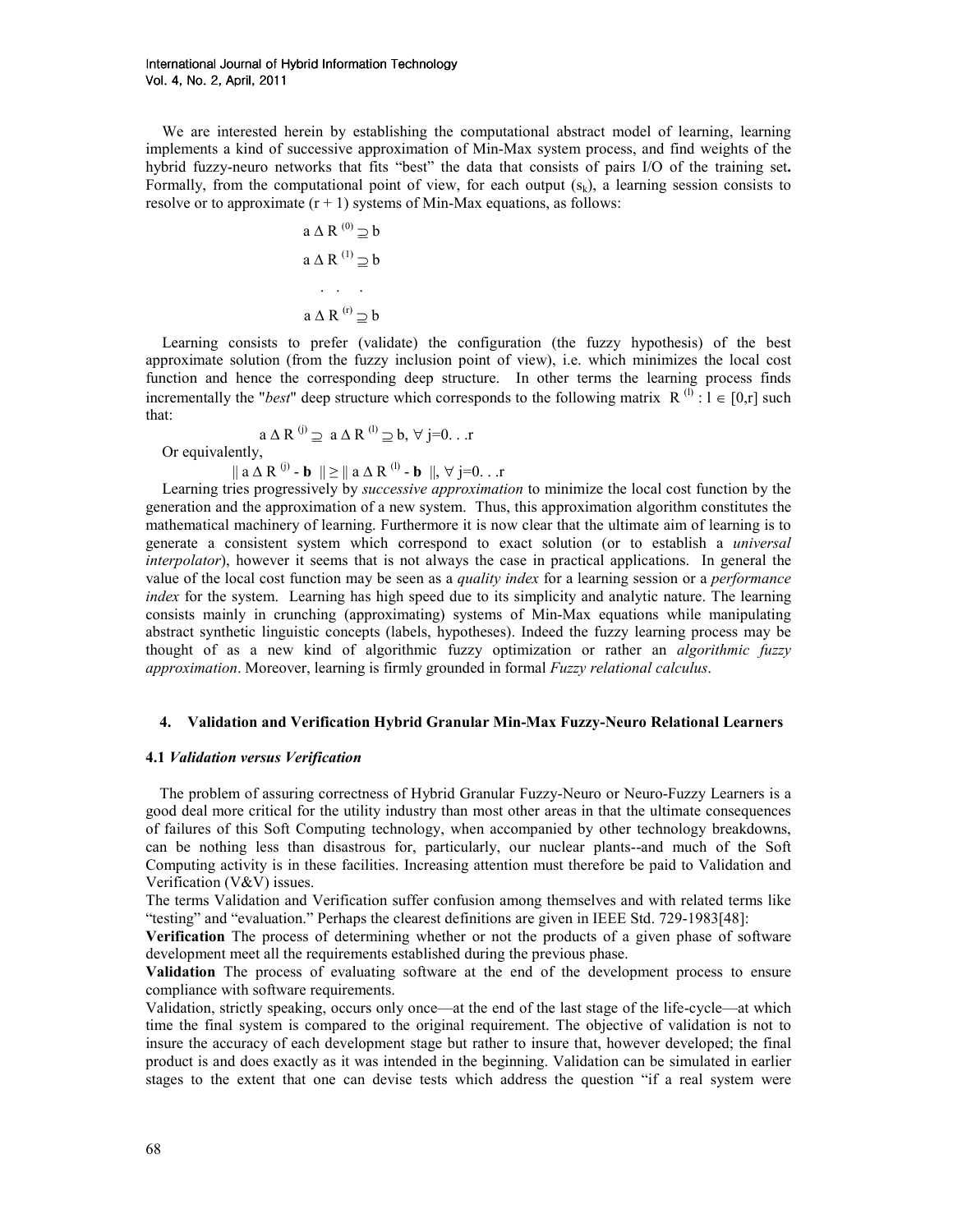developed and delivered according to the specifications developed so far, would this system satisfy the customer's initial requirements.

Given these explications Boehm's [49] succinct summary makes very good sense: Verification "Are we building the product right?" Validation "Are we building the right product?"

A Hybrid Granular Fuzzy-Neuro system (HGFN) is a fuzzy neural network that learns to classify data using fuzzy rules and fuzzy classifications (fuzzy sets). A Hybrid Granular Fuzzy-Neuro system has advantages over fuzzy systems and traditional neural networks: A traditional neural network is often described as being like a "black box", in the sense that once it is trained, it is very hard to see why it gives a particular response to a set of inputs. This can be a disadvantage when neural networks are used in mission-critical tasks where it is important to know why a component fails. Fuzzy systems and Hybrid Granular Fuzzy-Neuro systems do not have this disadvantage. Once a fuzzy system has been set up, it is very easy to see which rules fired and, thus, why it gave a particular answer to a set of inputs. Similarly, it is possible with such a system to see which rules have been developed by the system, and these rules can be examined by experts to ensure that they correctly address the problem.

# 4.2 Validation of Hybrid Granular Min-Max Fuzzy-Neuro Relational Learners

In general two options are possible to validate hybrid granular soft computing models, empirical validation or formal validation. One has to distinguish and contrast, between empirical validations techniques such as those based on *cross-validation* (Leave one-out, and K-folds variants) which is merely a statistical method devised to assess the accuracy of a classifier, and rigorous formal systematic ones which are established to study and assess the *generalization capacity* of a model mathematically. Exhaustive empirical validation is impossible and is meaningless when using biased Validation Set.

 The second option is adopted herein to validate our Granular Min-Max Fuzzy-Neuro Relational Learners in this section of our present paper. The first one is *ad hoc* and empirical approach, that consists to use a Test Set and a Validation Set of examples in order to validate the system, the second that we have adopted herein is a rigorous systematic and formal approach which attempts the validate the system by studying *value approximation* from the perspective of generalization, as it is accepted that generalization capability is proportional to value approximation, which is in conformance with the well-known *Inductive Learning Hypothesis-ILH* in machine learning.

The notion of fuzzy set itself support by nature the idea of approximation; it is clear that in practice, when constructing fuzzy sets or fuzzy relations, the membership function approximates what is subjectively considered to be the relation of each member of a universe of discourse with a linguistic value of a variable or relation. It has been noticed that small deviations from what might be considered as "precise membership value" should normally be of no practical significance. This remains true when computing possibility/necessity measures. Informally a high-quality HFN system is a system that equates the performance of human experts. In this part we are interested to propose a validation approach to Hybrid Granular Fuzzy-Neuro Min-Max Learners for which we have already proposed and developed a fast learning algorithm that proceeds by successive approximation of Min-Max systems of fuzzy relational equations in the first part above. This model uses Possibility/Necessity measures and Min-Max compositional rule to perform the inference for a given input pattern. In our current study our focus is on analysis of the input-to-output mapping performed by the Hybrid Granular Min-Max Fuzzy-Neuro system. The validation bring us to study the value approximation of the system, the notion of approximation of the values of fuzzy variables is discussed. In our current work a *measure of* proximity of fuzzy values is introduced and a definition of fuzzy equality or approximately equal fuzzy values is given. We will show that the *property of approximation* is preserved when the Min-Max compositional rule is applied during inference by the fuzzy-neuro network, when used with so defined approximately equal fuzzy values, gives approximately equal results. Thus this rule preserves the property of approximation when it is applied to entities characterized by approximately equal fuzzy values.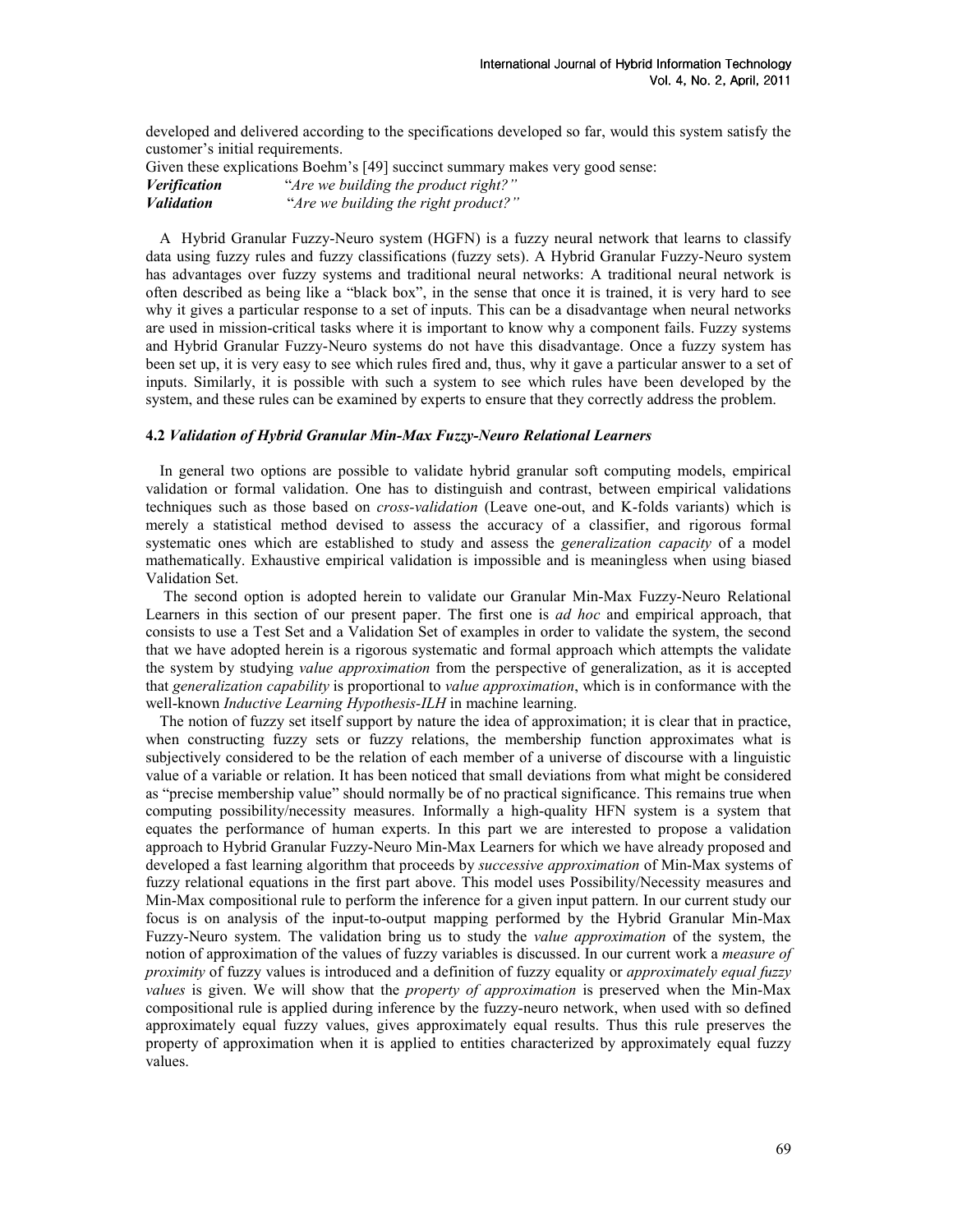# 4.2.1. Definition

Let A, A' be fuzzy subsets of U and  $\alpha$ ,  $\alpha'$  be the corresponding grades of membership vectors.

By  $\|\alpha - \alpha'\|$  we denote the number  $\max(|\alpha_i - \alpha'_i|)$ , i.e. the maximum of the absolute values of the i

differences between all element of  $\alpha$  and  $\alpha'$ . We define the *approximate or fuzzy equality* as follows: A and A' are said to be *approximately equal* (and this is denoted by  $A \approx A'$ ) iff given a small nonnegative number ε, it is  $||\alpha-\alpha'|| \leq \varepsilon$ .

The number  $\varepsilon$  is said to be a proximity *measure* of A and A'.

4.2.2. Two Lemmas

|                   | <b>Lemma 1</b> Let $k$ , $l$ , $m$ be nonnegative numbers. Then |       |         |
|-------------------|-----------------------------------------------------------------|-------|---------|
| $\vert$ min $(k,$ | $\ln m$                                                         | $m$ ) | $ k-m $ |
| (4)               |                                                                 |       |         |

# Proof

Table 2 shows all combinations of values of min  $(k, l)$  and min  $(l, m)$ .

Case 1. min (k, l)=k imply k  $\leq$ l and min (l, m) =l imply  $\leq$ m. Hence k $\leq$ l $\leq$ m, and therefore  $|k-l| \leq |k-m|$ 

Case 2, 3. Obvious

Case 4. min (k, l)=l imply l  $\leq$ k and min (l, m) =m imply m $\leq$ l. Hence m $\leq$ l $\leq$ k, and therefore  $|k-l| \leq |k-m|$ 

| Case |   | min (k, l) min (l, m)   min (k, l) - min (l, m) |
|------|---|-------------------------------------------------|
|      |   | $ k-1 $                                         |
|      | m | $ k-m $                                         |
|      |   |                                                 |
|      | m | $  -m  $                                        |

Table 2

|     |     | <b>Lemma 2.</b> Let $k$ , $l$ , $m$ be nonnegative numbers. Then |          |         |
|-----|-----|------------------------------------------------------------------|----------|---------|
| max | (k. | l)- max                                                          | $m \leq$ | $ k-m $ |
| (5) |     |                                                                  |          |         |

\_\_\_\_\_\_\_\_\_\_\_\_\_\_\_\_\_\_\_\_\_\_\_\_\_\_\_\_\_\_\_\_\_\_\_\_\_\_\_\_\_\_\_\_\_\_\_\_\_\_

Proof. (Similar to above)

Table 3 shows all combinations of values of max (k, l) and max (l, m).

- Case 1. max  $(k, l)=k$  imply  $k \ge l$  and max  $(l, m) = l$  imply  $l \ge m$ 
	- Hence k $\geq$ l $\geq$ m, and therefore  $|k-l| \leq |k-m|$

Case 2, 3. Obvious

Case 4. max  $(k, l)=1$  imply  $l \ge k$  and max  $(l, m)=m$  imply  $m \ge l$ Hence m≥l≥k, and therefore  $|k-l| \le |k-m|$ 

| ומו |  |
|-----|--|
|-----|--|

|  |   | Case max $(k, l)$ max $(l, m)$   max $(k, l)$ - max $(l, m)$ |
|--|---|--------------------------------------------------------------|
|  |   | $ k-1 $                                                      |
|  | m | $ k-m $                                                      |
|  |   |                                                              |
|  | m | $\ l-m\ $                                                    |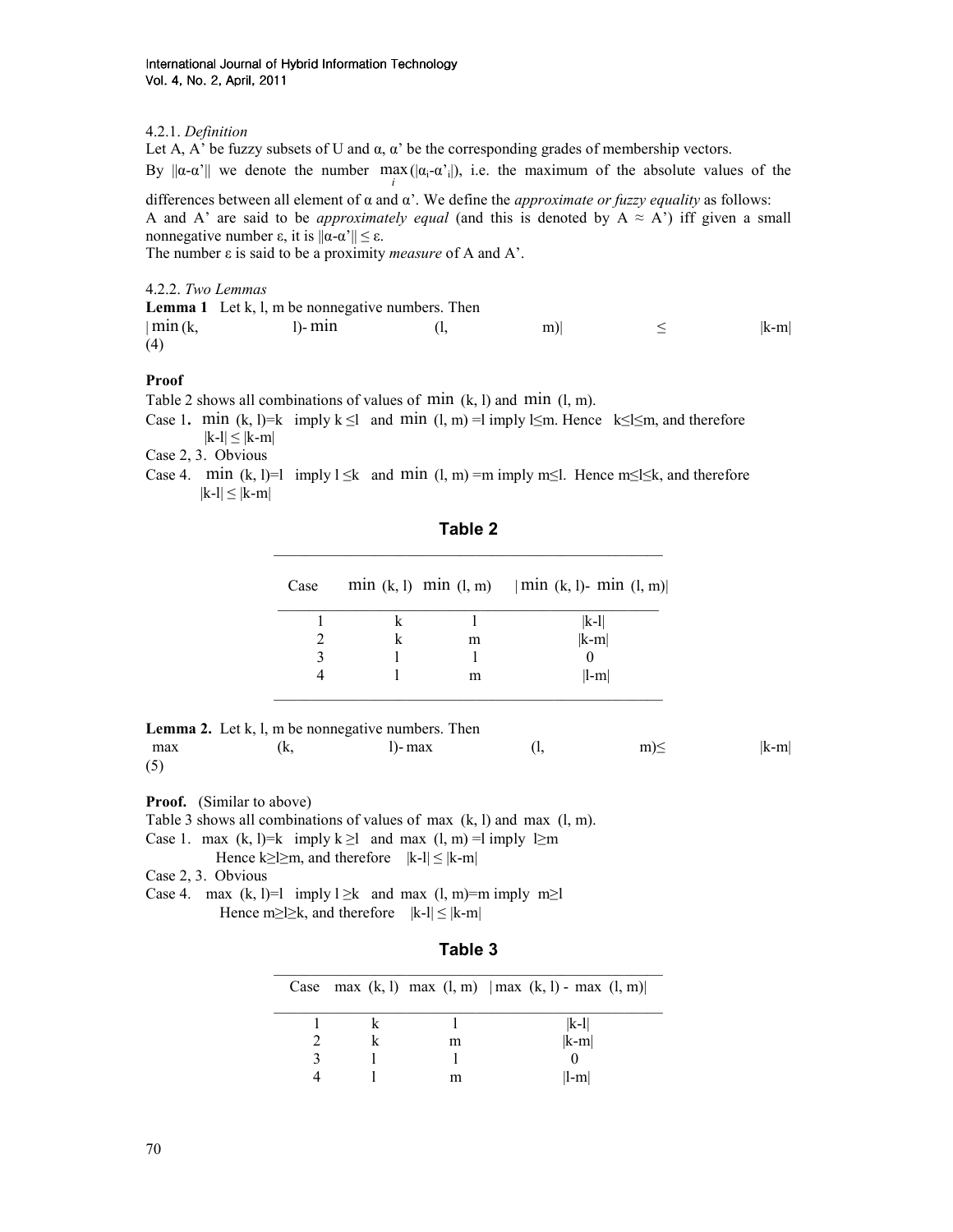#### 4.2.3. Some Proprieties of Approximately Equal Fuzzy Values

Let A, A' and B be fuzzy subsets of U and  $A \approx A'$ . Then the following properties are true. **Property** 1 A ∩ B ≈ A' ∩ B (6) **Proof** Let  $\alpha = (\alpha_i)$ ,  $\alpha' = (\alpha'_i)$  and  $\beta = (\beta_i)$  be the grades of membership vectors corresponding to A, A', B respectively. Because of Lemma 1 we have  $|\min(\alpha_i, b_i) - \min(b_i, \alpha_i)| \leq |\alpha_i - \alpha_i|$ Therefore, i max (| min  $(\alpha_i, b_i)$  - min  $(b_i, \alpha'_i)$ |)  $\leq$  max (|  $\alpha_i$  -  $\alpha'_i$  |) i  $= ||\alpha-\alpha^*||$ And thus (6) follows **Property 2** A ∪ B ≈ A' ∪ B. (7) Proof (Similar to above) Let  $\alpha = (\alpha_i)$ ,  $\alpha' = (\alpha'_{i})$  and  $\beta = (\beta_{i})$  be the grades of membership vectors corresponding to A, A', B respectively. Because of Lemma 2 we have  $|\max(\alpha_i, b_i) - \max(b_i, \alpha_i)| \leq |\alpha_i - \alpha_i|$ Therefore,

\_\_\_\_\_\_\_\_\_\_\_\_\_\_\_\_\_\_\_\_\_\_\_\_\_\_\_\_\_\_\_\_\_\_\_\_\_\_\_\_\_\_\_\_\_\_\_\_\_\_

i max ( $|\max(\alpha_i, b_i) - \max(b_i, \alpha_i)| \leq \max(|\alpha_i - \alpha_i|)$ i

and thus (7) follows

4.2.4. Min-Max Compositional Rule used by our Granular Min-Max Fuzzy-Neuro Relational Learner

 $= ||\alpha-\alpha'||$ 

Let A, A' be fuzzy subsets of U and B, B' be fuzzy subsets of V, with  $\alpha = (\alpha_i)$ ,  $\alpha' = (\alpha'_{i})$ , b= (b<sub>i</sub>) and b'= (b'j) being the corresponding grades of membership vectors.

Let R, R' be fuzzy relations from U to V with  $R = [r_{ii}]$  and  $R' = [r'_{ii}]$  being the corresponding grades of membership vectors.

Theorem 1

| A $\approx$ A'               | implies |  |  | A $\triangle$ R $\approx$ A' $\triangle$ R |  |
|------------------------------|---------|--|--|--------------------------------------------|--|
| (8)<br>$R \approx R'$<br>(9) | implies |  |  | $A \Delta R \approx A \Delta R'$           |  |

∆ denotes the MinMax composition.

#### Proof

We apply Lemma 1 and Lemma 2 and We use (7)  $|\min_{i} {\{x_i\}} - \min_{i} {\{y_i\}}| \le \min_{i} {\{x_i - y_i\}}$ Let  $A \triangle R = B$  and  $A' \triangle R = B'$ . We have: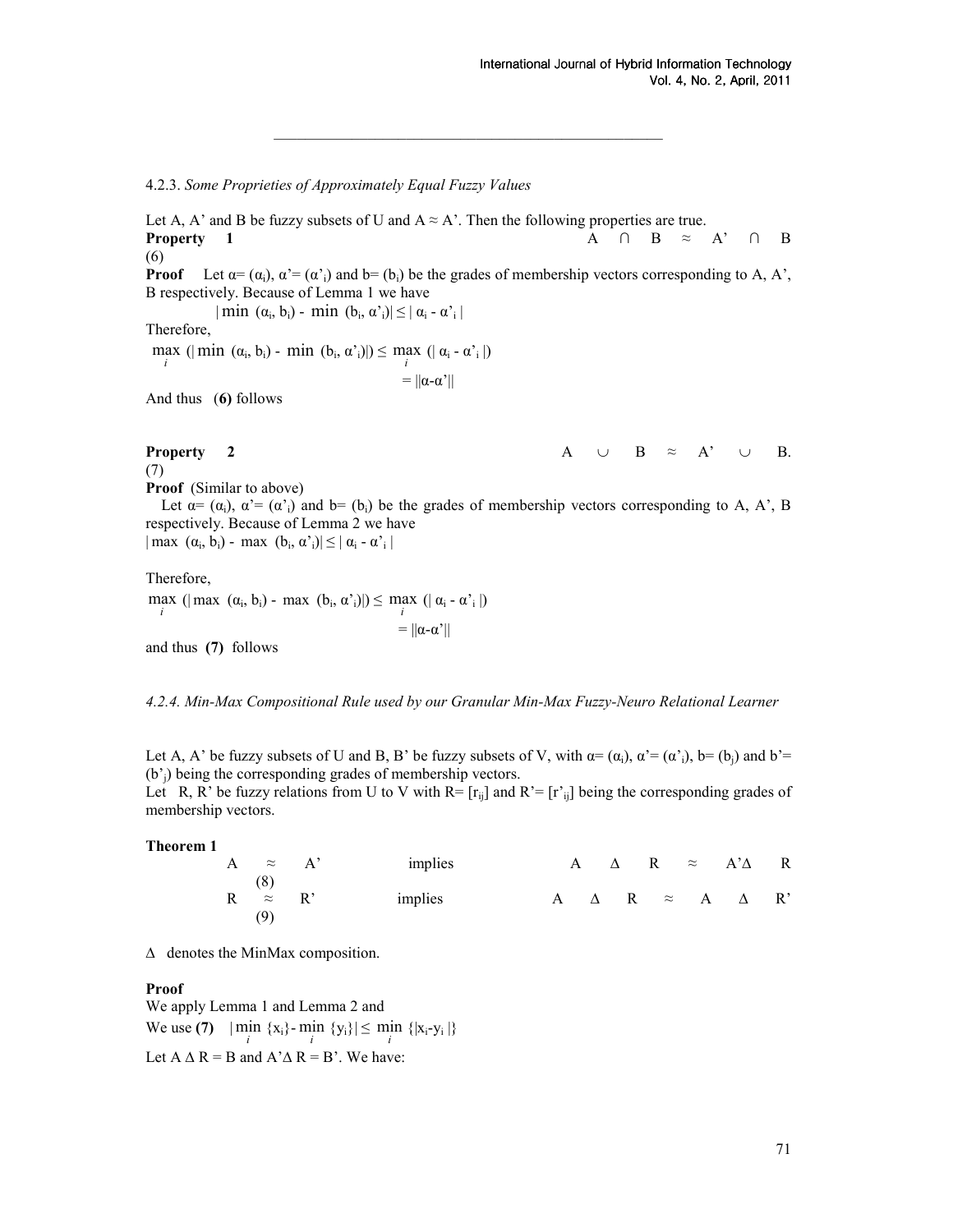$b_j$  = min { max (α<sub>i</sub>, r<sub>ij</sub>)} and b'<sub>j</sub> = min { max (α'<sub>i</sub>, r<sub>ij</sub>)}

 $|b_j - b'_j| = |\min_i \{ \max(a_i, r_{ij}) \} - \min_i \{ \max(a'_i, r_{ij}) \}|$ 

 $\leq$  min {| max ( $\alpha_i$ , r<sub>ij</sub>) - max ( $\alpha'_i$ , r<sub>ij</sub>)|}|,

 $\leq$   $\left| \min_{i} \left( \left| \alpha_{i} - \alpha_{i}^{*} \right| \right) \right| \leq$   $\left| \max_{i} \left( \left| \alpha_{i} - \alpha_{i}^{*} \right| \right) \right| = \left| \left| \alpha - \alpha^{*} \right| \right|$ 

It follows that j max  $(|b_j - b'_j|) \leq ||\alpha - \alpha'||$ Thus  $B \approx B'$  and  $A \Delta R \approx A' \Delta R$ .

# (9) Similar to the above

Thus the Min-Max rule preserves the property of approximation when it is applied to entities characterized by approximately equal fuzzy values. Hence, using Min-Max is an appropriate choice in hybrid fuzzy-neuro or neuro-fuzzy models, as it is accepted that *generalization capability* is proportional to value approximation. Thus the Granular Fuzzy-Neuro Min-Max Relational Learner might be thought of as a transparent learning device of any non-linear topology preserving mapping of inputs into an output. It has been proved formally too that Min-Max composition preserves the value approximation property in connections with Min-Max fuzzy-neuro network relational models as well as in rule-based fuzzy systems setting. Putting it simply, if a model approximates well it will generalize well.

# 4.2.4. Max-Min and α-composition

Consider the dual problem of Min-Max or the Max-Min composition. By taking some precautions, it can be shown by duality:

|             |                | Theorem 2 (dual of Theorem 1) |  |  |                                    |  |
|-------------|----------------|-------------------------------|--|--|------------------------------------|--|
|             | A $\approx$ A' | implies                       |  |  | A $\circ$ R $\approx$ A' $\circ$ R |  |
| (10)        |                |                               |  |  |                                    |  |
| R $\approx$ | $\mathbb{R}^n$ | implies                       |  |  | A $\circ$ R $\approx$ A $\circ$ R' |  |
| (11)        |                |                               |  |  |                                    |  |

Where  $\circ$  denotes the Max-Min composition

Theorem 2 can be shown easily by duality. Thus the Max-Min rule too preserves the property of approximation when it is applied to entities characterized by approximately equal fuzzy values.

Concerning  $\alpha$ -composition (the dual operator of  $\epsilon$ ), it can be shown using counter-example (see Appendix for more details) that:

| $B \approx B'$ |  |  | does not necessarily imply that R $\alpha$ B $\approx$ R $\alpha$ B'                 |  |  |  |  |  |
|----------------|--|--|--------------------------------------------------------------------------------------|--|--|--|--|--|
| (12)<br>(13)   |  |  | R $\approx$ R' does not necessarily imply that R $\alpha$ B $\approx$ R' $\alpha$ B. |  |  |  |  |  |

This means that the  $\alpha$ -composition does not preserve the property of approximation.

One concludes that from the perspective of generalization, it is always suitable to use standards Min, and Max instead of t-norms and t-conorms, which do not preserve the value approximation property. Our model is proved mathematically to be tolerant to small changes in input. This ensures that definitely it well generalizes to patterns that are never seen in the Training Set. Surprisingly, this same property is also hold in the Kohonen Feature map model and is it called topology preserving maps.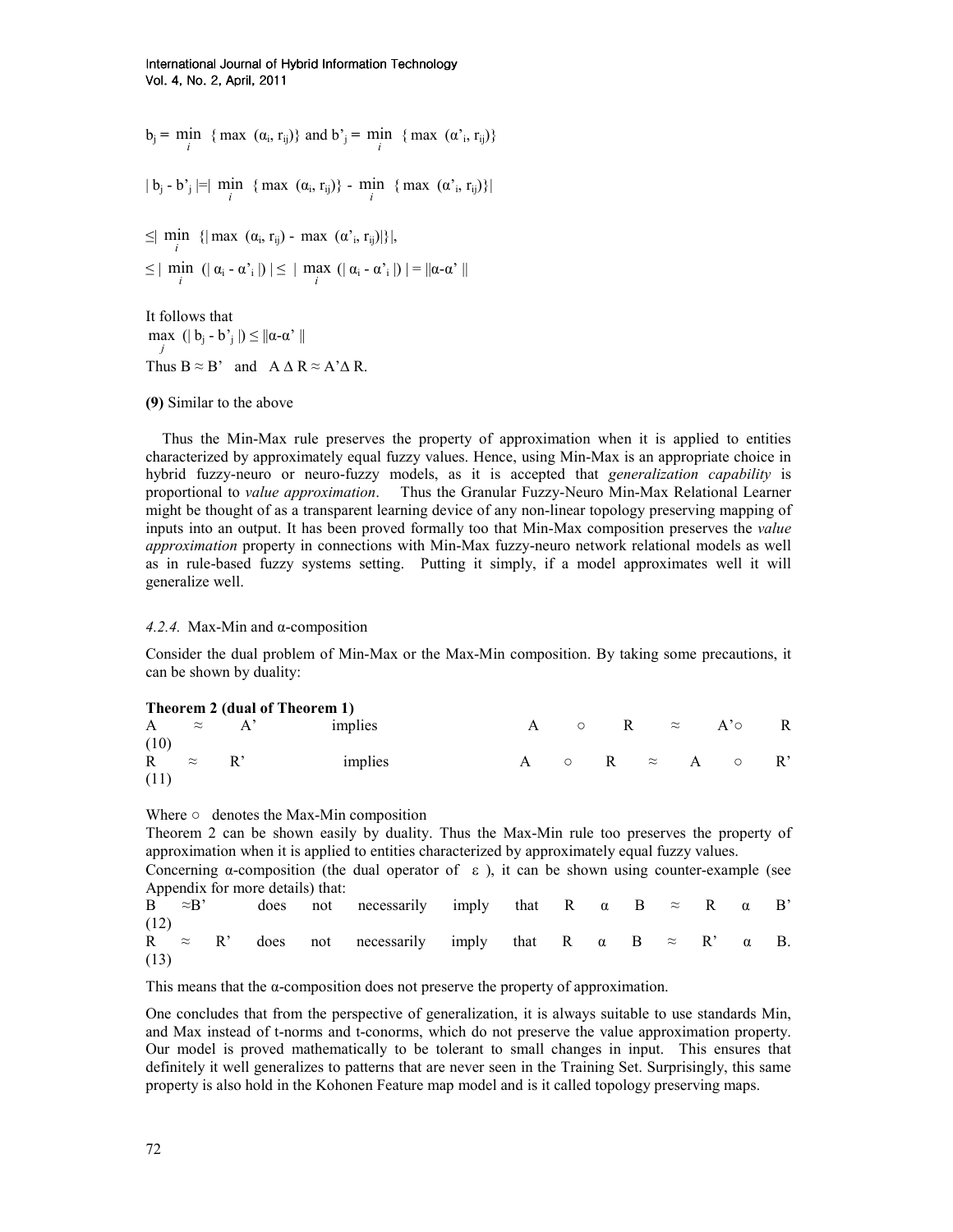#### 5. Concluding Remarks and Future Work

The conception, engineering and adoption of hybrid granular soft computing learners combining several paradigms constitutes an interesting tool in fuzzy modeling, especially useful in extracting or tuning fuzzy IF-THEN rules for complex real-world problems. This hybrid methodology has recently emerged as very promising area in soft computing fields. It consists to build hybrid granular learning models combining fuzzy logic, neural networks end evolutionary algorithms. Such models rather than conventional ones are well-suited to resolve complex real-world problems, thanks to their *learning* ability, value approximation, generalization capability, robustness, transparency and tolerance. The main advantage of our framework is the adoption of a hybrid granular data-driven model-free approximation learning methodology, which shortens design/development time, reduce cost and allows the construction of approximate models by learning. Moreover, learning is firmly grounded on fuzzy relational calculus, linguistic approximation and the crucial notion of importance widely used in human decision making and problem-solving.

In Soft Computing, the production of cost-effective high-quality Hybrid Granular Fuzzy-Neuro or Neuro-Fuzzy Learners is a central issue toward the success and adoption of such technology. One land mark awaited in the maturing of such technology is verification and validation (V&V). Clearly, there is little benefit in employing such a complex system unless it can be trusted to perform its intended function. In our current study our focus was on analysis of the input-to-output mapping performed by the hybrid Granular MinMax fuzzy-neuro system and we proposed a rigorous systematic formal validation theory which is firmly grounded in formal mathematics. Furthermore, the results of our present work confirm that Hybrid Granular MinMax Fuzzy-Neuro Relational models are universal approximators, i.e., they can approximate to arbitrarily accuracy any continuous mapping defined on a compact (closed and bounded) domain. More over, Min-Max Relational Learners as well as their dual Max-Min ones are the "right models" to build from a validation perspective, or equivalently a generalization perspective.

We propose in our future work to interpret the system as a collection of IF-THEN fuzzy rules and we expect to be able to use the good techniques from  $V&V$  of rule-based systems [50] to fuzzy rules. It might appear that a fuzzy system can be verified and validated more easily than conventional rules, because a fuzzy system uses vague terms to explain the control actions, and would therefore be easier to understand and cope with. In reality the V&V problems may be more difficult. As every thing in fuzzy logic is a matter of degree, the *consistency model* valid for expert systems does not work in the case of fuzzy rules. The concept of consistency must be refined into a notion of *degree of consistency*. Therefore, building models of the hybrid granular soft computing systems and expressing them in a formal or less formal way may be a good practice. Such models can always provide an objective for the executable system. We believe that the fields of Machine learning, Software Engineering, Knowledge Engineering and Soft Computing have to learn from each other, in order to reach the maturity level required in the field of Hybrid Systems Technology. Another land mark awaited in the maturing of V&V technology is its active adoption by the industry. Although many good theoretical techniques and methods are published in the literature, one cannot go directly from published examples to more complex examples. Nowadays, systems tend to become more and more complex and therefore the abstract models that have been used so far need to be reconsidered. The idealizing assumptions made for the development of a hybrid system must deal with the complexity of the environment in which the hybrid system runs. To develop operational, dependable, and reliable systems, developers need to work harder to define the scope of the application, the limitation of the domain, the requirements, and to verify and validate rigorously those aspects of the system. It is only in the context of practical applications that the various V&V methods will reveal their true worth.

# References

[1] L. A. Zadeh, "Fuzzy sets," Info. Control, vol. 89, pp. 338-353, 1965.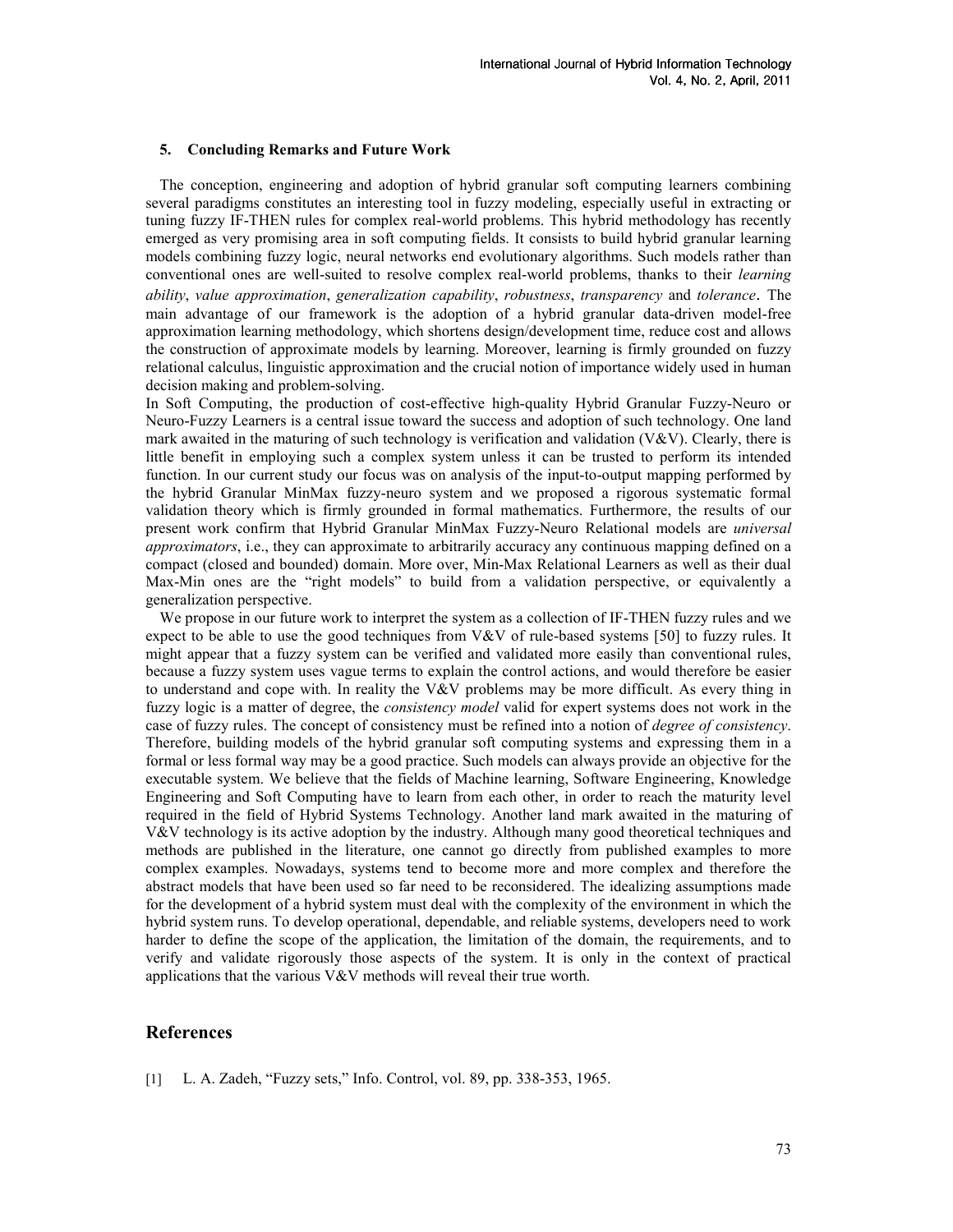- [2] L. A. Zadeh, "Biological applications of the theory of o fuzzy set and systems," In Proc. of International Symposium on Biocybernetics of the Central Nervous System (Little, Brown and Company, Boston), pp. 199-206, 1969.
- [3] L. X. Wang and J. M. Mendel, "Fuzzy basis functions, universal approximation, and orthogonal leastsquares learning," IEEE Trans. on Neural Networks, vo. 3, pp. 807-814, 1992.
- [4] K. Hornik and al. "Multilayer feedforward are universal approximator." Neural Network 2, 1989, pp. 359- 366.
- [5] L. A. Zadeh, "Fuzzy logic neural networks, and soft computing," Communications of the ACM, vol. 37, pp. 77-84, 1994.
- [6] L. A. Zadeh, "Towards a theory of fuzzy information granulation and its centrality in human reasoning and fuzzy logic," Fuzzy Sets and Systems, vol. 19, pp. 111-127, 1997.
- [7] L. A. Zadeh, "Some reflections on soft computing, granular computing and their roles in the conception, design and utilization of information / intelligent systems," Soft Computing, vol. 2, pp.23-25, 1998.
- [8] R. Yager and L. A. Zadeh, Fuzzy Sets, Neural Networks and Soft Computing, New York: Van Nostrand Reinhold: 1994.
- [9] W. Pedrycz Ed., Granular Computing: An emerging paradigm, Springer. Series: Studies in Fuzziness and Soft Computing, vol. 70, 2001.
- [10] Y. Y. Yao, "Granular computing: basic issues and possible solutions," Proc. of the 5th Joint Conference on Information Sciences, pp. 186-189, 2000.
- [11] M. Gupta, L. Jin, and N. Homma, Static and Dynamic Neural Networks: From Fundamentals to Advanced Theory, New York: John Wiley and Son Inc., 2002.
- [12] T. Y. Liu, Y. Y. Yao and L. A. Zadeh, "Data Mining, Rough Sets and Granular Computing," Heidelberg: Physica-Verlag, 2002.
- [13] M. Beldjehem, "Conception, Design, Development and Validation of Hybrid Fuzzy-Neuro Systems by Approximation of Relational Min-Max Systems Algorithms: the Fennec System." Ph.D. Thesis in Computer Science and Software Engineering, Université de la Méditerranée, Aix- Marseille II, 1993 (in French).
- [14] M. Beldjehem, "Fennec, un générateur de systèmes neuro-flous." in Proc. les Actes des Applications des Ensembles Flous, Nîmes, France, pp. 209 -218, 1993(in French).
- [15] M. Beldjehem, "Le système fennec." in Electronic BUSEFAL, vol. 55, pp. 95-104, , 1993(in French).
- [16] M. Beldjehem, "The fennec system." in Proc. ACM Symposium on Applied Computing (SAC), Track on fuzzy logic in Applications, pp. 126-130, Phoenix, AZ, 1994.
- [17] M. Beldjehem, "Machine Learning based on the possibilistic-neuro hybrid approach: design and implementation." in Electronic BUSEFAL, vol. 87, pp. 95-104, 2002.
- [18] M. Beldjehem, "Learning IF-THEN Fuzzy Weighted Rules." in Proc. International Conference of Computational Intelligence, Nicosia, North Cyprus, , CD-ROM, 2004.
- [19] M. Beldjehem, "Validation of Hybrid MinMax Fuzzy–Neuro Systems." in Proc. International conference of NAFIPS, Montreal, CD-ROM, 2006.
- [20] M. Beldjehem, "Towards a Validation Theory of Hybrid MinMax Fuzzy–Neuro Systems." in Proc. the WSEAS International Conference, Sofia, 2008.
- [21] Beldjehem M. 2008. "A Validation Theory of Hybrid MinMax Fuzzy–Neuro Systems," in Proc. the CIMSA International Conference, Istanbul.
- [22] M. Beldjehem, "A Unified Granular Neuro-Fuzzy Framework for Learning Fuzzy Systems." in Proc. the NASTEC International Conference, Mc Gill, Montreal, 2008.
- [23] M. Beldjehem, "A Granular Neuro-Fuzzy Framework for Recognition of Arabic Handwriting: The GoavmRec System," in Proc. the NASTEC International Conference, Mc Gill, Montreal, 2008.
- [24] M. Beldjehem, "Granular Unified Framework for a Machine Visual System," in Proc. the NASTEC International Conference, Mc Gill, Montreal, 2008.
- [25] M. Beldjehem, "A Granular Unified Hybrid Min-Max Fuzzy-Neuro Framework for Predicting and Understanding Software Quality," in Proceedings of NASTEC'09, Atlanta, USA, 2009.
- [26] M. Beldjehem, "A Granular Unified Framework for Learning of Fuzzy Systems", in Journal of Advanced Computational Intelligence and Intelligent Informatics (JACIII), Vol.13 (4), 2009, pp. 520-528.
- [27] M. Beldjehem, "A Granular Framework for Recognition of Arabic Handwriting," in Journal of Advanced Computational Intelligence and Intelligent Informatics (JACIII), vol.13 (4), pp. 512-519, 2009.
- [28] M. Beldjehem, "Toward a Theory of Validation of Hybrid MinMax Fuzzy Neuro Systems," International Journal of Computing and Mathematical Applications, Vol. 3 (1-2), pp. 1-8, 2009.
- [29] M. Beldjehem, "A Granular Unified Hybrid MinMax Fuzzy-Neuro Framework for Predicting and Understanding Software Quality," in International Journal of Software Engineering and Applications, vol. 4(4), Special Issue on Advances in Software Engineering with Soft-Computing, (Guest Editors Jose C. Riquelme, Roberto Ruiz, and Daniel Rodriguez), pp. 1-18, 2010.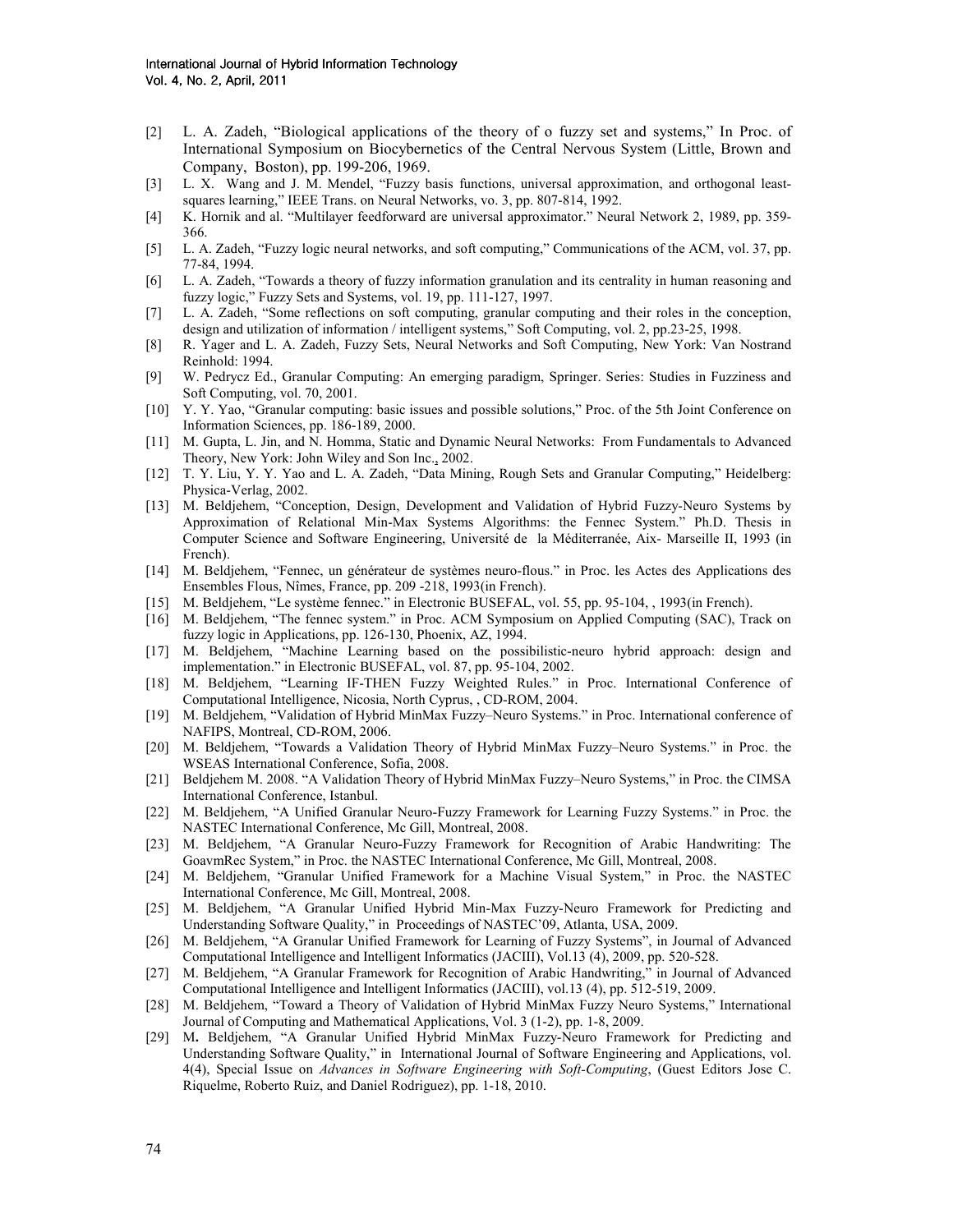- [30] N. K. Sinha and M. Gupta, Ed., Soft Computing and Intelligent Systems: Theory and Applications, New York: Academic Press, 1999.
- [31] J. R. Quinlan, C 4.5: Programs for Machine Learning, Morgan Kaufmann Publishers, 1993.
- [32] Y. F. Yuan and M.J. Shaw, "Induction of fuzzy decision trees," Fuzzy Sets and Systems, vol. 69, pp. 125-139, 1995.
- [33] L. A. Zadeh, "Toward a theory of fuzzy systems," in R. E. Kalman, N. Declaris, Eds., Aspects of Network and System Theory, New York : Holt, Rinehart and Winston, pp. 209-245, 1971.
- [34] L. A. Zadeh, "Fuzzy sets as a basis for a theory of possibility," Fuzzy sets and syst., vol.1, pp. 3-28, 1978.
- [35] L. A. Zadeh, "A theory of approximate reasoning," in J. E. Hayes et al. Eds., Machine Intelligence, vol. 9 Elsevier, pp. 149-194, 1979.
- [36] R. Yager, Fuzzy Set and Possibility Theory: Recent Developments, New York: Pergamon Press, 1986.
- [37] D. Dubois, and H. Prade, Possibility Theory: An Approach to Computerized Processing of Uncertainty, New York: Plenum Press, USA, 1988.
- [38] W. Olaf, Possibility Theory with Application to Data Analysis, John Wiley & Son Inc., 1998.
- [39] G. Miller, "The magical number seven, plus or minus two," The Psychological Review, vol. 63, pp. 81-97, 1956.
- [40] L. A. Zadeh, "Fuzzy sets and information granulation," in M. Gupta, R. K. Ragade, R. R. Yager Eds., Advances in Fuzzy Set Theory and Applications, North–Holland Publishing Company, pp. 3-18, 1976.
- [41] R. Bartolin, "Aide au diagnostic médical par mesures de comparaisons floues et pouvoir séparateur," Thèse d'Etat en Biologie Humaine, Marseille, 1987.
- [42] L. A. Zadeh, "Outline of a new approach to the analysis of complex systems and decision processes," IEEE Trans. Syst. Man Cybernet., vol. 3, pp. 28-44, 1973.
- [43] M. Cayrol, H. Farreny, and H. Prade, "Fuzzy Pattern Matching." Kybernetics, vol. 11, pp. 103-116, 1982.
- [44] D. Dubois, H. Prade, and C. Testemale, "Weighted fuzzy pattern matching", Fuzzy sets and systems, vol. 28, pp. 313-331, 1988.
- [45] R. Yager "On the interpretation of Fuzzy If-Then Rules," Applied Intelligence, vol. 6, pp. 141-151, 1996.
- [46] P. P. Bonissone, "The problem of linguistic approximation in system analysis," Ph.D. dissertation, Dept. EECS, University of California, Berkeley, 1979.
- [47] A. Dinola, S. Sessa, and W. Pedrycz, Fuzzy Relation Equations and Their Applications To Knowledge Engineering, Kluwer Academic Publishers, Dordrecht, NL, 1989.
- [48] IEEE Standard Glossary of Software Engineering Terminology, IEEE Std. 729-1983, February 1983.
- [49] B. W. Boehm, "Verifying and validating software requirements and design specifications," IEEE Software, vol. 1, no.1, pp. 75-88, January 1984.
- [50] A. H. Adrian, *Intelligent Systems for Engineers and Scientists*, CRC Press, 2001.

Appendix : counter-example

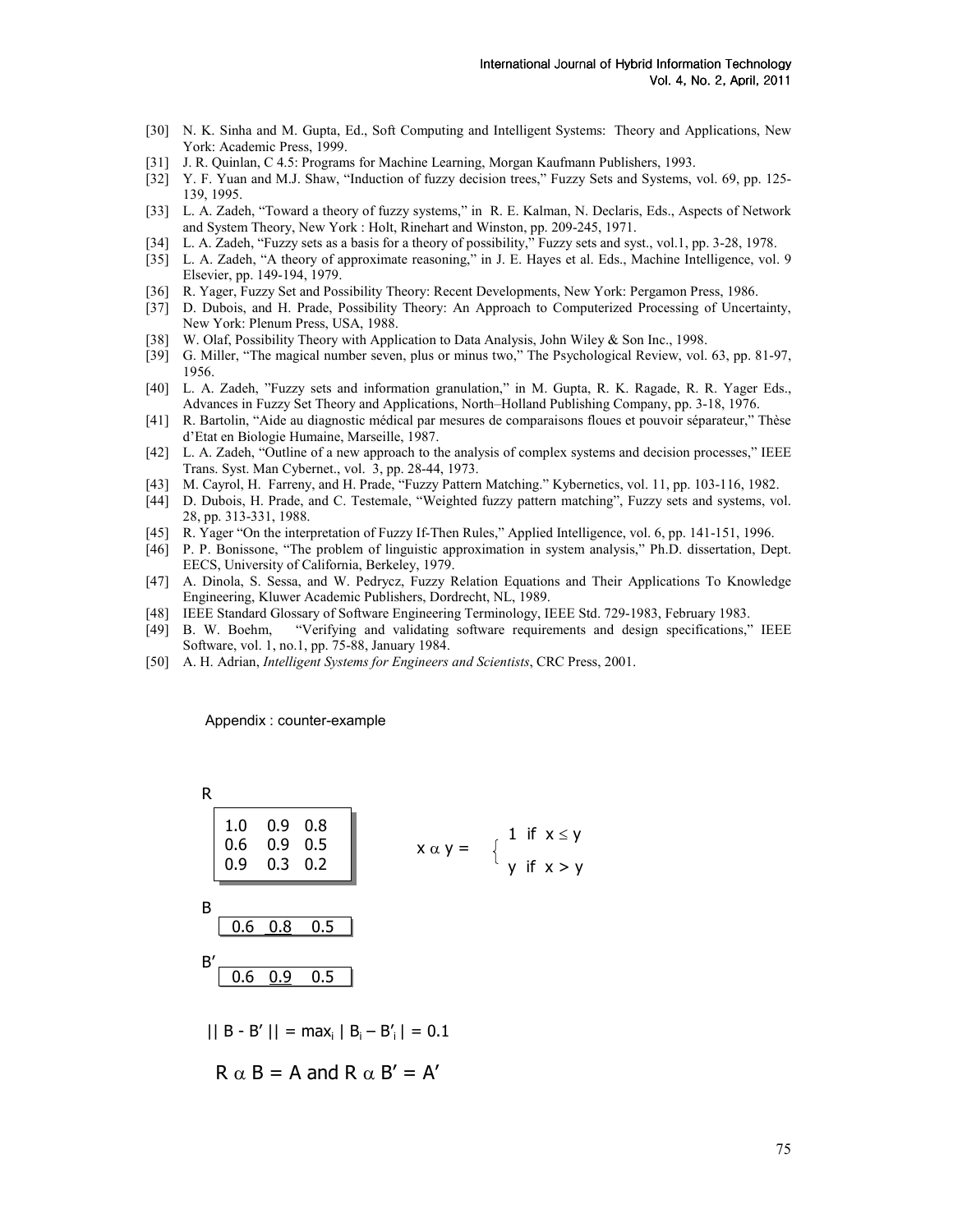$$
A = R \alpha B = \begin{bmatrix} 1.0 & 0.9 & 0.8 \\ 0.6 & 0.9 & 0.5 \\ 0.9 & 0.3 & 0.2 \end{bmatrix} \alpha \underbrace{\begin{bmatrix} 0.6 & 0.8 & 0.5 \\ 0.6 & 0.3 & 0.2 \end{bmatrix}}_{\triangle (0.6 \alpha 0.6, 0.9 \alpha 0.8, 0.8 \alpha 0.5)}
$$

$$
= \begin{bmatrix} \lambda (1.0 \alpha 0.6, 0.9 \alpha 0.8, 0.8 \alpha 0.5) \\ \lambda (0.9 \alpha 0.6, 0.3 \alpha 0.8, 0.2 \alpha 0.5) \\ \lambda (0.9 \alpha 0.6, 0.3 \alpha 0.8, 0.2 \alpha 0.5) \end{bmatrix}
$$

$$
A = \begin{bmatrix} \lambda (0.6, 0.8, 0.5) \\ \lambda (1, 0.8, 1) \\ \lambda (0.6, 1, 1) \end{bmatrix} = \begin{bmatrix} 0.5 & 0.8 & 0.6 \end{bmatrix}
$$

$$
A' = R \alpha B' = \begin{bmatrix} 1.0 & 0.9 & 0.8 \\ 0.6 & 0.9 & 0.5 \\ 0.9 & 0.3 & 0.2 \end{bmatrix} \alpha \quad \boxed{\begin{array}{c} 0.6 & 0.9 & 0.5 \\ 0.6 & 0.9 & 0.5 \end{array}}
$$

$$
A' = \begin{bmatrix} \lambda (0.6, 1, 0.5) \\ \lambda (1, 1, 1) \\ \lambda (0.6, 1, 1) \end{bmatrix} = \boxed{\begin{array}{c} 0.5 & 1 & 0.6 \\ 0.5 & 1 & 0.6 \end{array}}
$$

 $\vert \vert A - A' \vert \vert = \vee (0, 0.2, 0) = 0.2 \ge 0.1 = \vert \vert B - B' \vert \vert$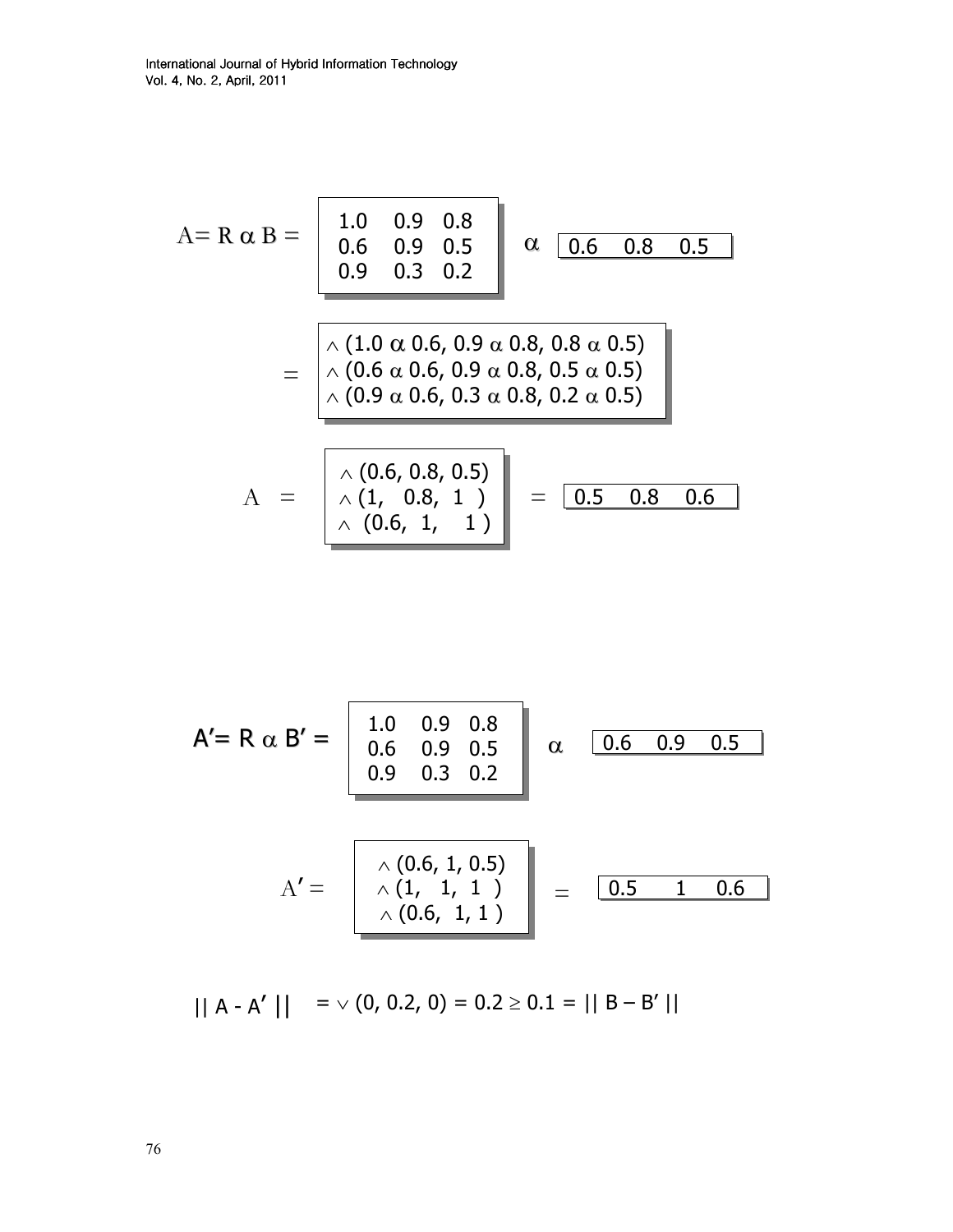|     | $1.0$ 0.9 0.8   |  |               | $1.0$ 0.8 0.8     |  |
|-----|-----------------|--|---------------|-------------------|--|
|     | $0.6$ 0.9 0.5   |  | $0.6$ 0.8 0.5 |                   |  |
| 0.9 | $0.3 \quad 0.2$ |  |               | $0.9$ $0.3$ $0.2$ |  |

$$
||R - R'|| = 0.1
$$

$$
A' = R' \alpha B
$$
  
0.5, 1,

 $\overline{0.6}$ 

$$
|| A - A' || = 0.2 \ge 0.1
$$

0.5 0.8 0.6